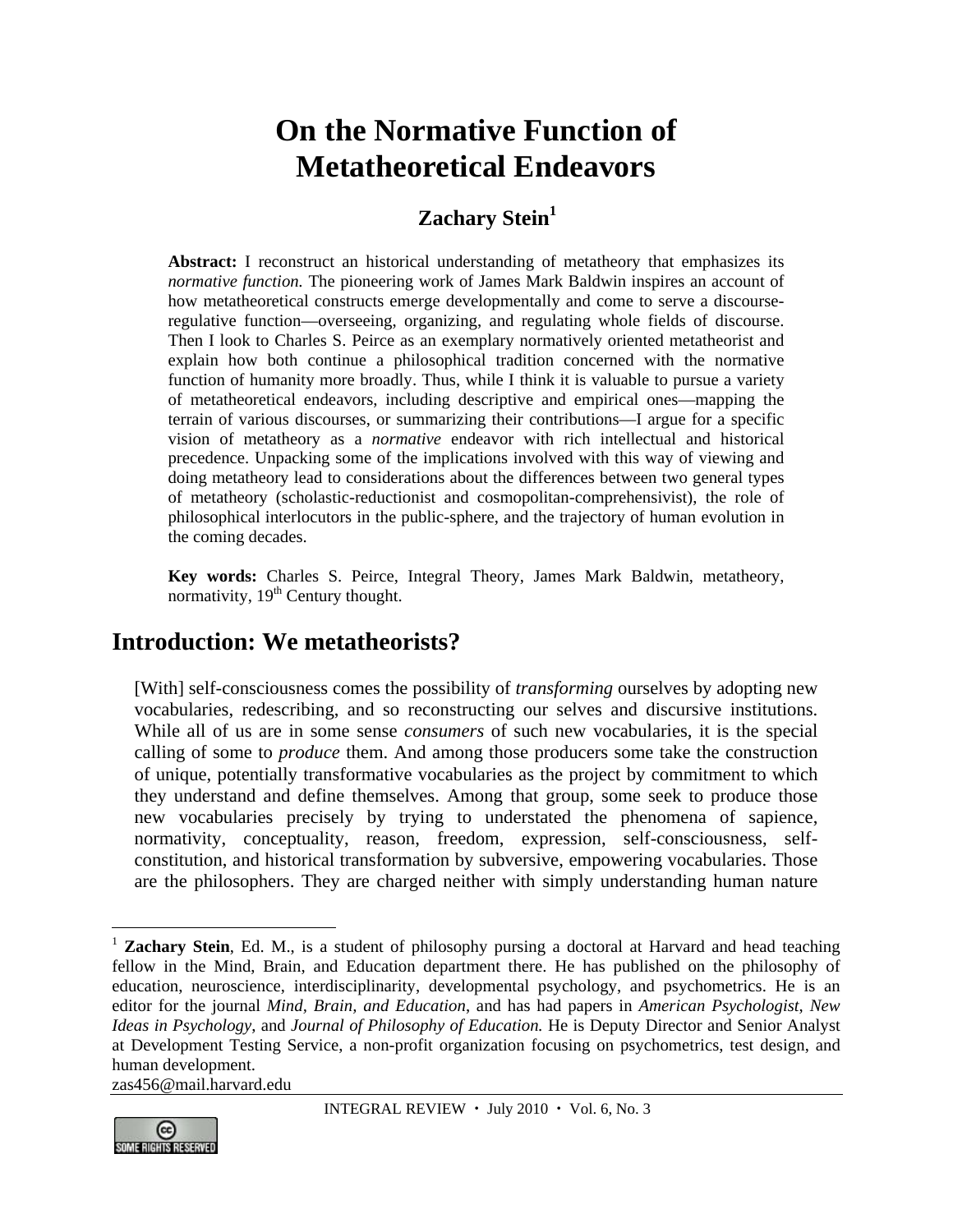(human history), nor with simply changing it, but with changing it *by* understanding it. (Robert B. Brandom, 2009, p. 150)

In general, we humans are a self-interpreting species for whom the practice of recollecting and redescribing ourselves is a crucial necessity. For us the reconstruction of identity is a continuous process wherein the *past* is selectively crafted into a *history*. It is a creative and selfconstitutive exercise. We come to know each other and ourselves not by exchanging resumes (mere inventories of events), but by telling our stories. And our stories change as we do; they reflect what actually happened and what we think is worth remembering, they reflect who we were, who we are, and who we would like to become. Neglecting this retrospective task results in identity confusion, leaving us fragmented, meandering, directionless. Some argue that the species as a whole faces an impending identity crisis as the unchecked proliferation of informational and biological technologies create abrupt discontinuities in the intergenerational fabric of the lifeworld, catapulting us out of history and into forms of life that are incongruent and incomprehensible (Habermas, 2003; Fukuyama, 2002). These concerns about possible futures appear realistic when they are seen in the context of the obvious identity confusions that already characterize large swaths of the academy, especially in the humanities and social sciences (Kagan, 2009; Menand, 2010). The disciplines traditionally responsible for the selfinterpretation of the species do not have a coherent self-interpretation themselves.

This paper is a preliminary articulation of how I think we metatheorists should understand our endeavors. I articulate this self-understanding by pointing to certain specific historical figures and their ideas, which I think exemplify the character and trajectory of our field. This proposed self-understanding addresses both aforementioned loci of identity confusion. Remembering (recollecting and redescribing) who we are as metatheorists should go a long way toward bringing order to the disorder and fragmentation of the academy. It should also allow for the emergence of profoundly substantive and coherent voices in a public sphere that is increasingly irrational, inarticulate, and superficial.

What follows is a certain type of scholarly intervention. It involves an historical reconstruction of core intellectual themes that have shaped a given field, addressing this reconstruction to participants in that field, and thus affecting how they understand their efforts. Both Brandom (2002; 2009) and Habermas (1971) have executed projects of this type—in philosophy and critical theory respectively—and both have discussed the unique methodological issues involved. Historical reconstructions of this kind are not uncontroversial. As mentioned above, and unpacked in the methodological clarifications of both Habermas and Brandom, the *past* must be crafted into a *history*. The reconstruction of a cumulative trajectory or tradition is both a discovery and a creation. It is also both descriptive and prescriptive. We remember what we think is worth remembering, which depends in part on who we want to become, yet who we want to become is a reflection of who we think we have been all along. This kind of complex hermeneutic exercise is indispensable for assuring the continuity of intellectual traditions. Retrospective reconstructive work sets the necessary staging for concerted constructive efforts.

Importantly, these kinds of reconstructions are always partial. The story I tell here is but *one* story (and a regrettably brief and unelaborated one at that). There are other stories worth telling. And I encourage the reconstruction of different stories. In one sense this paper can be read as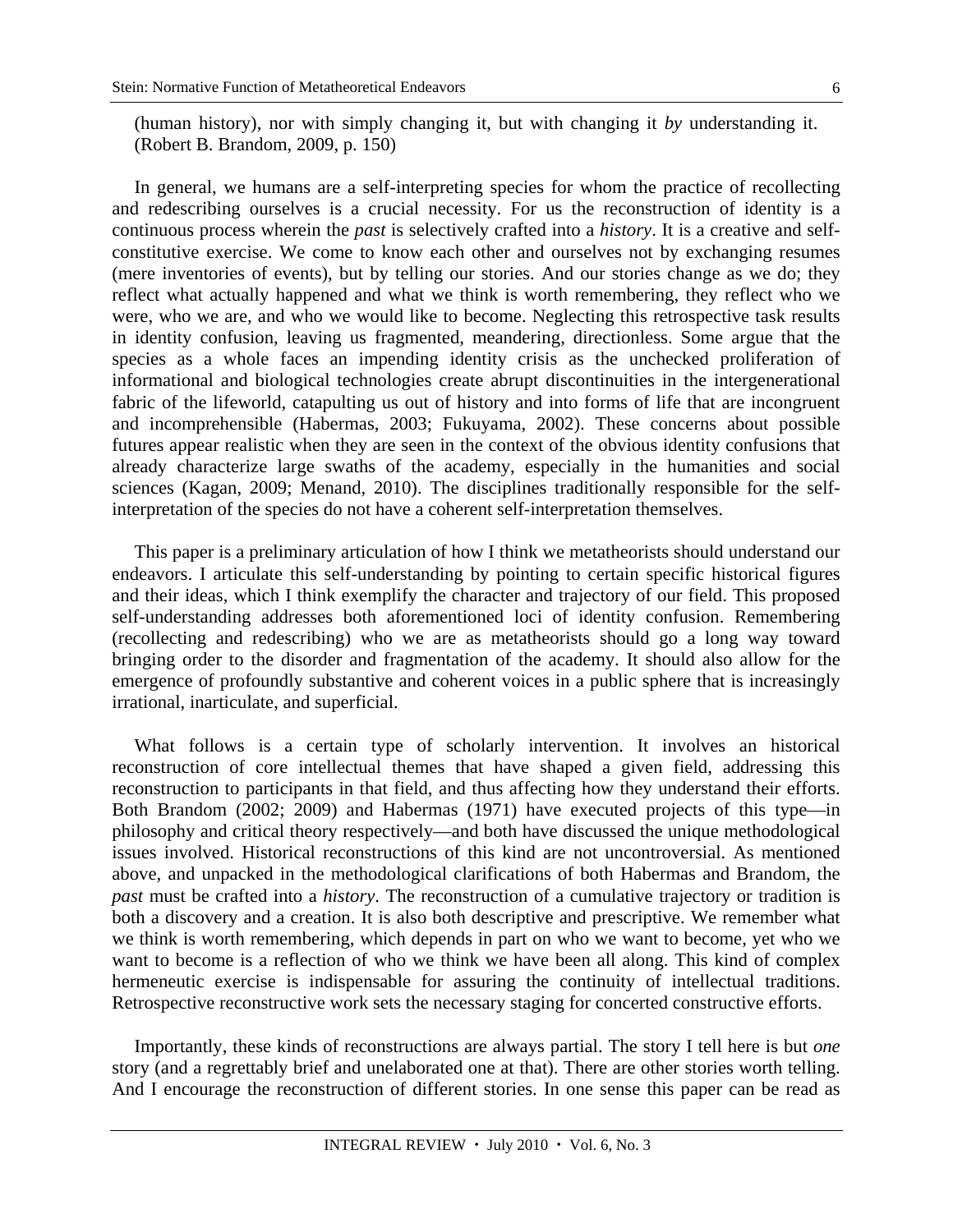having a merely *expressive* intent, as opposed to its being read as if it were crafted to persuade or convince. Taking it this way amounts to seeing it as akin to the declaration: "This is how I understand what I am doing. Who is with me?" This does not mean what follows is arbitrary or irrelevant, or that it cannot be persuasive. The long tradition of expressive philosophical projects—from Schelling, Nietzsche, and Emerson through Derrida, Rorty, West, and Brandom—would suggest quite the opposite. Many have been *influential* while yet only claiming to express themselves, especially regarding issues too deep to really argue about. So while I am adopting a somewhat unconventional argumentative strategy, it is not an unreasonable one.

I have adopted this argumentative strategy mainly in response to the state of the discourse surrounding the term *metatheory,* which has been so variously characterized (e.g., Edwards, 2008; Fiske & Shweder, 1986; Overton, 2007; Ritzer, 1991; 1992). At first pass the term can simply be understood as referring to a type of super-theory built from overarching constructs that organize and subsume more local, discipline-specific theories and concepts. Roughly: whereas a theory within a discipline typically takes the world as data, metatheory typically takes other theories as data. Beyond this first pass, however, the discourse about metatheory gets very complex very fast (see Rizter, 1992). A highly abstract, ornate, and self-referential academic niche has emerged. And as a result there has been a flowering of interesting intellectual work concerning metatheory. This is not a situation unique to the discourse about metatheory. Nor do I write this intending a criticism of the field. This is how things stand in most fields, even those with seemingly straightforward subjects, such as *human memory* (see: Hacking, 1995).

But things get even more complex and contested if *philosophy* is not partitioned off from metatheory (a move I have never seen justified) and if the whole discourse about *interdisciplinarity* and *transdisciplinarity* is also thrown into the mix (e.g., Gibbons, Limoges, Nowontny, Schwartzman, Scott, & Trow, 1994; Klein, 2005, Stein, 2007). When the net is cast broadly what comes into view is an expansive and unprecedented proliferation of reflective activity about knowledge production processes in post-industrial socio-cultural contexts. The task of cataloging the various genus and species that populate this intellectual landscape is a daunting one. And the idea of offering some new theoretical creature that might survive seems misguided, as the diversity on the current scene suggests probable redundancy. So my strategy has been to look back to a time before the Cambrian Explosion, as it were—a time before the contemporary cacophony—to find the key progenitors in hopes that this approach might allow for clarity about the core properties that characterize metatheoretical endeavors.

What results, I think, is a compelling account wherein metatheory is understood as a unique extension of more traditional modes of philosophy. First emerging in America in the later half of the  $19<sup>th</sup>$  Century, metatheory grew up as a response to advances in psychology that would transform epistemology, and to socio-economic transformations affecting the institutionalization of knowledge production—the birth of the complex departmentalized research university. It emerged to serve a normative function as a result of cognitive, disciplinary, and discursive necessities, ultimately positioning itself as a locus of responsibility for setting the trajectory of high-level discourses and reflective cultural practices. Of course, today metatheorists claim to be doing all kinds of things, such as serving descriptive, deconstructive, or even decorative functions. I am aware of the various ways we metatheorists might understand ourselves, but I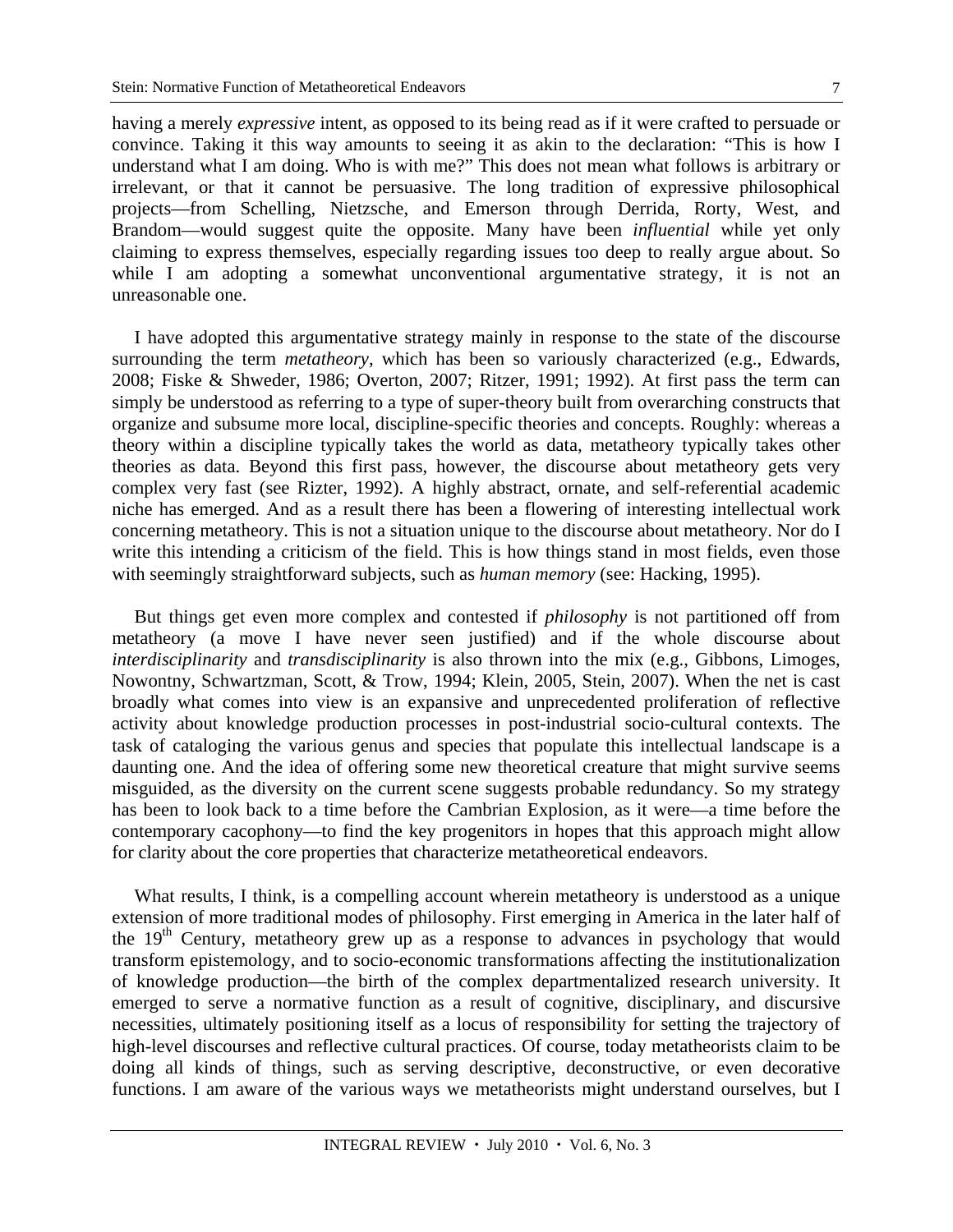$\overline{a}$ 

choose to offer a vision that emphasizes the distinctly normative core of metatheoretical endeavoring. Others are welcome to tell stories that construe metatheory differently, perhaps as a more recent and poly-focal form of academic activity. I personally prefer to see metatheory as the continuation by new means of classic philosophical efforts, where highly reflective individuals take responsibility for discursively constructing conceptual innovations aimed at bringing coherence to the state of knowledge for the sake of shaping human history.<sup>2</sup>

Below I profile James Mark Baldwin and Charles S. Peirce, characterizing them as key progenitors of contemporary metatheory. They both self-consciously appropriated and transformed the philosophical traditions they inherited in order to address the rapidly changing contexts of knowledge production they faced. The results are best understood as metatheoretical endeavors that are explicitly related to a specific philosophical tradition concerned with the function, role, and purpose of humanity in an evolving universe. So Peirce and Balwdin are two of the missing links (though there are others) that relate contemporary metatheory to the full richness of its philosophical inheritance. I will offer more on that philosophical tradition in the penultimate section below. First I will briefly explain Baldwin's metatheoretical ambitions, including a look at his model of human development, which was, in part, an account of the genesis of metatheoretical constructs. Then I will discuss Peirce's philosophical work as a way of demonstrating Baldwin's ideas about the normative function of metatheoretical constructs that are understood as high-level emergent properties of cognitive developmental processes. Peirce's work exemplifies the kind of normatively oriented metatheory that was (and still is) struggling to emerge and to meet the needs of our self-interpreting species, which must create the metatheoretical languages it would use to re-create itself.

#### **Baldwin's Dictionary and His Views of the Higher Stages**

We see experience establishing, of itself, a synthetic mode of apprehension. To our mind, the course of the history of thought makes it plain that the quest for such a mode of experience presents the only hope of a lessened strife among points of view; for in such a mode of process evidence would be present to show that the entire system of experience is expressive of reality, and that only in the organization of the whole are the respective roles of this and that function to be made out. [Thus] the need of carrying out to their legitimate outcome all the hints that consciousness gives as to its unreduced and undivided epistemological calling. [This calling] does not deny the epistemological value of any of the mental functions, or the force of any of the theories which are based respectively upon one or other of the functions; on the contrary, its aim is to discover the synthetic adjustment of their claims with the larger whole. (James Mark Baldwin, 1915, p. 226)

<sup>2</sup> It may be that I am merely reconstructing part of the lineage of a certain *type* of metatheory. Perhaps the type of metatheory I am reconstructing here is better understood as a species of *philosophical* metatheory, which can be set apart from *scientific* metatheory (Ritzer, 1991). Or perhaps it should be called, *integral*  metatheory (Edwards, 2007; Esbjörn-Hargens & Zimmerman, 2009; Hamilton, 2008; Laszlo, 2004; McIntosh, 2007; Mascolo & Fischer, in press; Wilber, 1995; 1999). I have no objections to the idea that what follows is merely a reconstruction of a certain *type* of metatheory. It may be that what I have in mind is not even metatheory, but a kind of philosophy. Call it what you will in the long run, I call it metatheory here for rhetorical purposes. I return to this issue in the conclusion.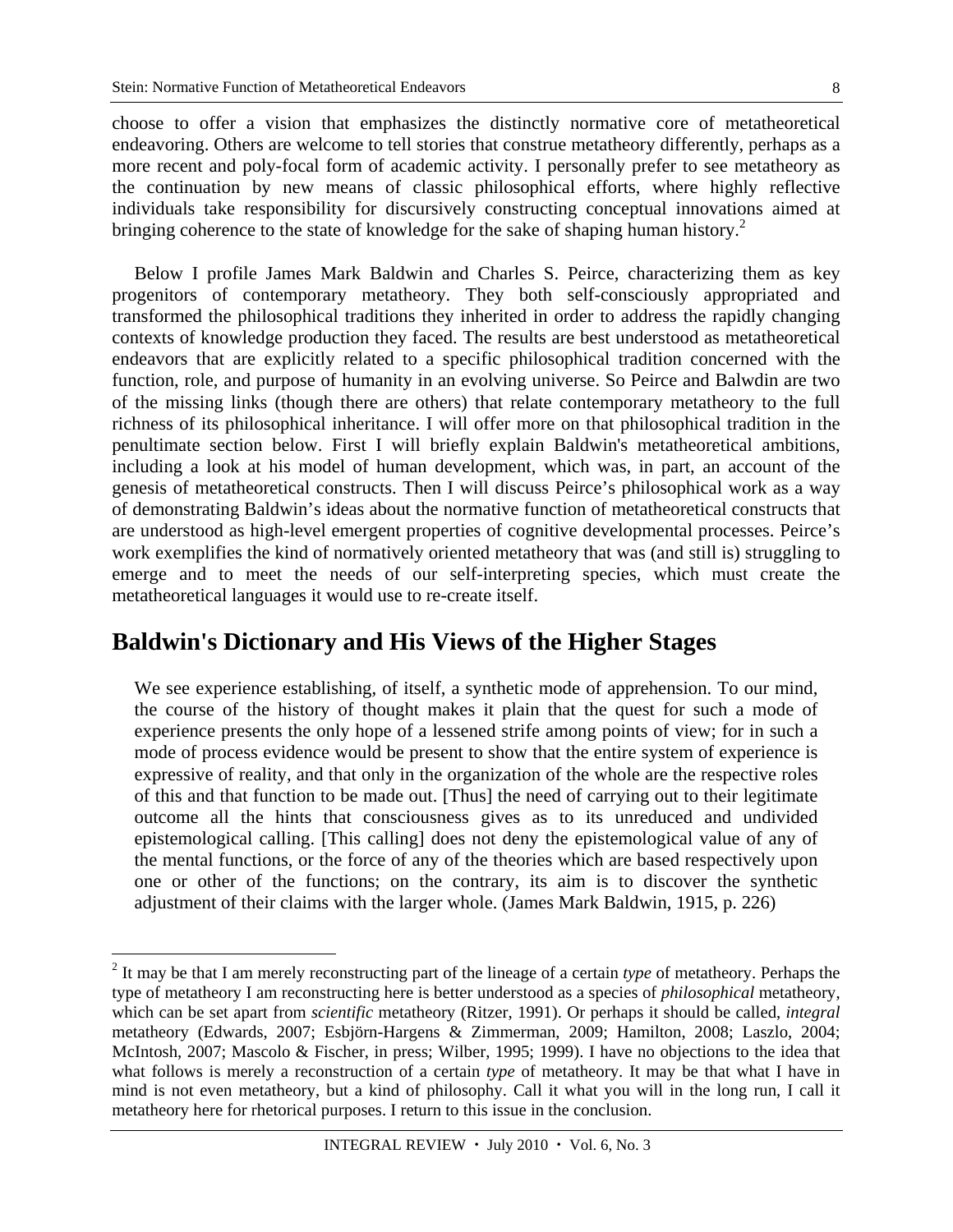9

James Mark Baldwin was a massive figure on the intellectual scene of his day. During the height of his influence he was mentioned in the same breath as William James, John Dewey and Pierre Janet, on both sides of the Atlantic. He was arguably the most significant American psychologist of the  $19<sup>th</sup>$  Century—while James gave psychology a face, publishing the indelible *Principles of Psychology*; Baldwin gave it legs, institutionalized it, building labs and starting journals. His writings were widely cited, translated into many languages, and several of his books were considered as standards in the field. $3$  And though his theories have had a lasting impact on a variety of areas—from developmental psychology (Kohlberg, 1981; Piaget, 1932) and psychoanalysis (Lacan, 1977) to evolutionary biology (Weber & Depew, 2003), evolutionary epistemology (Campbell, 1987), and integral theory (Wilber, 1999)—he is not the household name he once was.

Given his former stature and the continuing relevance of his ideas, many have speculated about the reasons for his present obscurity (Broughton & Freeman-Moir, 1982). A scandal did leave him blacklisted in American academia, and his departure did clear the way for behaviorism, as John B. Watson assumed control of Baldwin's prestigious faculty position and numerous journal editorships (see: Wozniak, 2001). However, Baldwin did continue to write prolifically while exiled in France, was eventually elected a foreign correspondent to the French Academy (the highest honor that can be given to a non-citizen), and then bestowed the Legion of Honor for his charity and relief work in France during World War I. The standard story is that institutional rearrangements and broad changes in the academic *Zeitgeist* secured his fate as a footnote in the history of psychology. There is certainly a moment of truth in that account, but there is a deeper reason for Baldwin's neglect, I believe. It has to do with the fact—and the parallels with here Peirce are remarkable, as I will show below—that he was doing metatheory when it was unacceptable to do so.

His later works are nearly universally considered to be obscure, speculative, and worthless to contemporary psychology (Boring, 1922; Richards, 1987; Weber & Depew, 2003; although see: Broughton & Freeman-Moir, 1982). <sup>4</sup> This is, I believe, because these works (Baldwin, 1911, vol. 1-3; 1913, vol. 1-2; 1915) unlike his earlier works (1895; 1897) are not offered in the spirit of experimental psychology. Baldwin's later works are offered as metatheoretical interventions, aimed at organizing the existing state of discourse in the human sciences, biology, and the humanities into a common framework, a *comprehensive developmental theory of reality*.

Baldwin's moves beyond psychology toward metatheory were undoubtedly catalyzed by his work as editor of the *Dictionary of Philosophy and Psychology* (Baldwin, 1905).<sup>5</sup> The *Dictionary* stands as one of the most impressive trans-national scholarly efforts ever. Explicitly comprehensive in its ambitions, its four massive volumes cover the majority of academic knowledge that existed at the turn of the last Century. It contains contributions from hundreds of academics on well over a thousand topics, serving as a veritable *who's who* and *what's what* for the 19<sup>th</sup> Century academy. The *Dictionary* remains unrivaled as a scholarly achievement in certain respects—getting a remarkable amount of knowledge under one roof, with attention to

 $\overline{a}$ 

 $3$  For an account of Baldwin's life and work see: Boring, 1922; Richards, 1987; Wozniak, 2001.

<sup>4</sup> Yet even Broughton only really pays attention to the first volume of Baldwin's three-volume *magnum opus.*

 $<sup>5</sup>$  For an account of how profoundly the project affect Baldwin's thought see: Wozniak, 2001.</sup>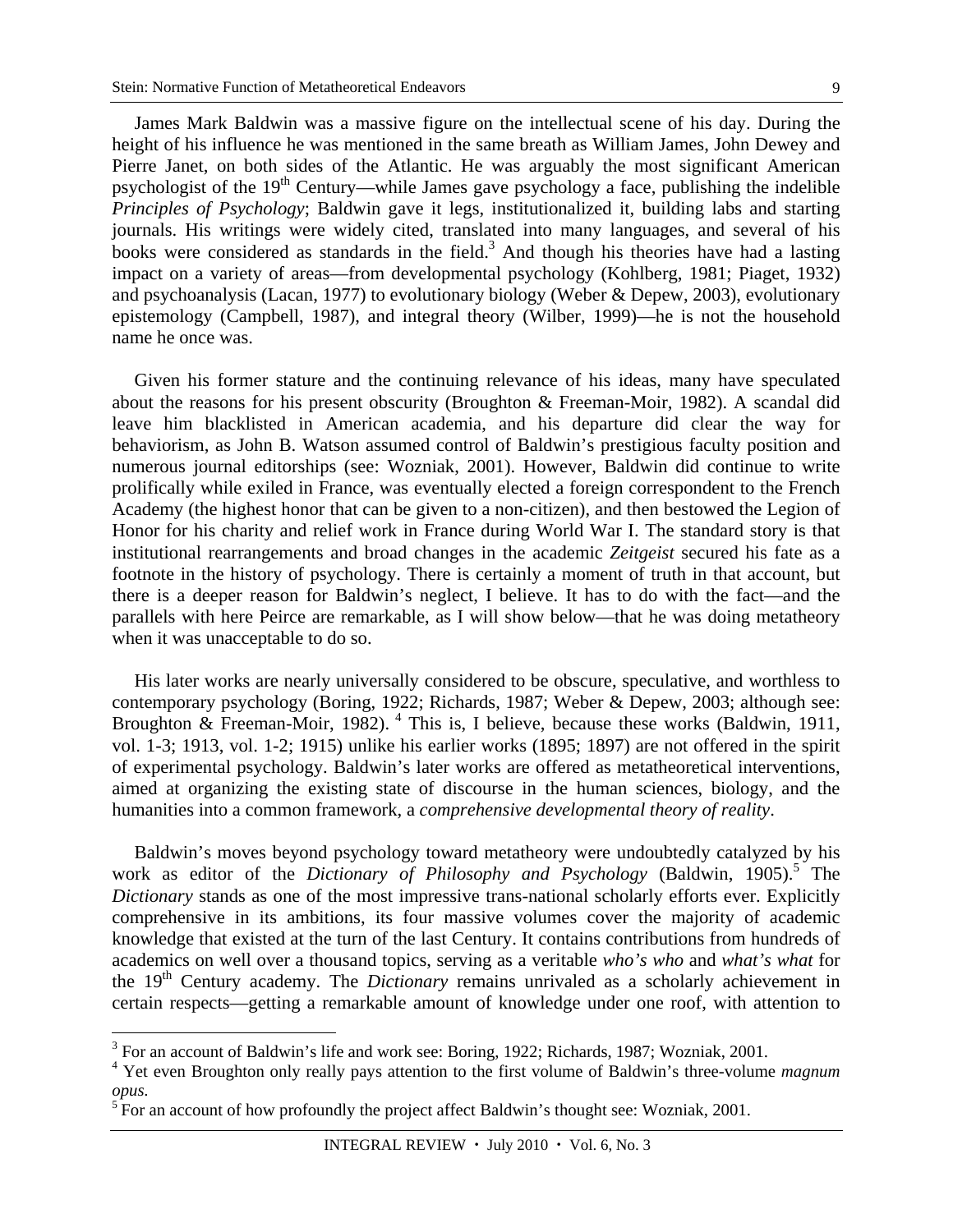codifying common terminology and efforts at clarifying the structure of the epistemological relations between the disciplinary perspectives in play. And Baldwin oversaw the entire project, making emendations or substantial contributions to almost every entry.

Importantly, the ambitious encyclopedic effort coincided with Baldwin's appointment to John's Hopkins University, the first modern research university in America. This was a dynamic time in the history of academic institutions (Cremin, 1988; Kerr, 1963; Menand, 2010). The sciences began to gain hegemony and the disciplines were subdividing and multiplying at a dizzying rate. No student of 19<sup>th</sup> Century thought can ignore the profound and pervasive impacts resulting from the professionalization and concomitant departmentalization of knowledge production in the years immediately preceding the publication of Baldwin's *Dictionary*. It was in these years that the academy began to assume the shape it has today, with a vast array of siloed, specialized disciplinary areas. It is hard to see Baldwin's *Dictionary* as anything but a response to what was becoming an increasingly fragmented and sprawling intellectual landscape, an unprecedented academic landscape he found himself in the middle of at Johns Hopkins.

But while he was in the middle of it institutionally, he was also in the middle of it theoretically, as his interests turned at this time toward articulating a metatheoretical developmental epistemology. He moved beyond the focused experimental orientations that characterized his earlier psychological works. Baldwin begin to construct an overarching model that could account for the wide variety of knowledge he was compiling for the *Dictionary*, the various types of validity-claims, and the related methods of investigation. Moreover, it was a model that would ultimately account for his *ability* to organize this knowledge, providing an account of the genesis of metatheoretical constructs as high-level emergent products of cognitive developmental processes. From where I sit it is critical to see—although it is often overlooked that the publication of the *Dictionary* immediately preceded Baldwin's work on *Thought and Things* (1911, Vol. 1-3).

In *Thought and Things,* his *magnum opus,* he offers a *convergent view* of human epistemological development, putting forward a model in which the higher-stages are mainly integrative and reconciliatory—functioning to transcend the dualisms and differentiations carefully and necessarily built up as the child develops in relation to culture and nature. Baldwin suggests that psychological growth is best thought of in terms of different *lines or domains of development*, which he refers to as *developmental modes*. Each mode is a relatively distinct skill or capacity, exercised in relation to different aspects of reality. Modes cluster together because they have similar external *controls,* thus forming distinct object domains. Different disciplines, methods, and their related validity-claims can be organized in terms of differential moderecruitment profiles. And at a more abstract level this same strategy provides Baldwin with a way to build a system of epistemological categories. At its highest reaches the model contains a central division between *logical* and *practical* modes—a distinction that retrofits Kant's differentiation of *theoretical* and *practical* reason. This is the difference between science and morals, between objectivity and inter-subjectivity; I-It set apart from I-Thou-We. For Baldwin (and others, e.g., Habermas and Wilber), the two most basic modes of development are those that cluster around objects (I-IT; objectivity) and those that cluster around people (I-Thou-We; intersubjectivty/subjectivity).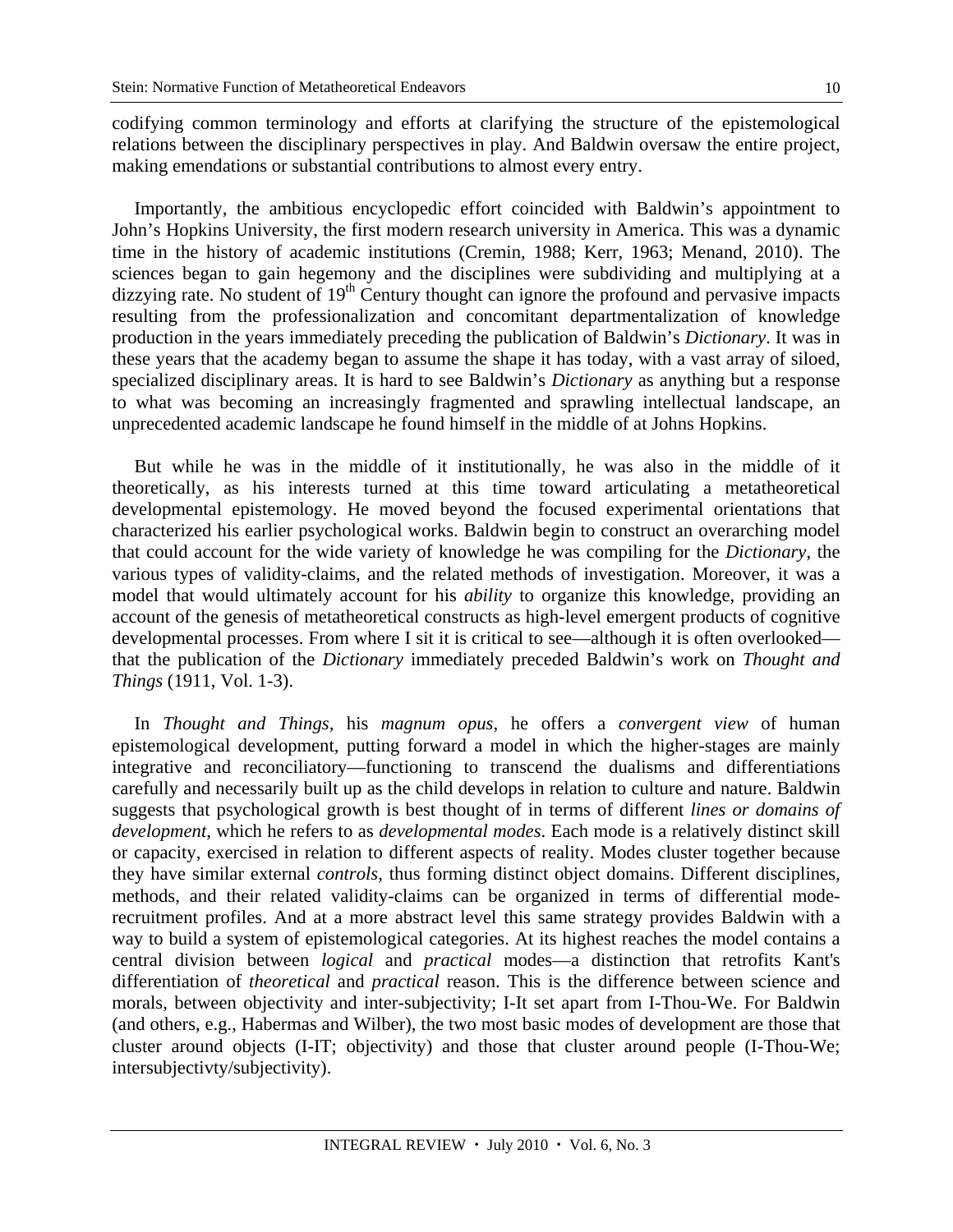In any case, late in the life course, according to Baldwin's model, these different lines reach a point of complexity and divergence such that they call for the creation of a specific type of new concept, built to transcend but include the differences between the logical and the practical—to reconcile science with the perspectives of the lifeworld. New constructs emerge and begin serving a discourse-regulative function—overseeing, organizing, and regulating whole fields of discourse. With a nod to Kant, Baldwin characterizes this emergent developmental capacity as the *aesthetic imagination*. In Baldwin's words:

The outcome of our investigation, broadly stated, is that in the aesthetic imagination . . . *the processes of experience [can] come together after having fallen apart.* Each of the cognitive modes [i.e., lines] . . . sets up, as is its nature to, a reference in which *the real for it, its real, is found*. But in each case *its real*, not *the real*, is postulated or presupposed, since the control that is discovered is the outcome of this or that special mode and stage of psychic function. The protest of the aesthetic imagination is against just this partialness of each of the modes of "real" meaning. Its own ideal, on the contrary, is one of completeness, of reunion, of *reconciliation*; it gives us the "real" which is absolute in the sense that its object is not relative to, and does not fulfill, one type of interest only to the exclusion of others. (Baldwin, 1911, Vol. 3, p. 13)

In Baldwin's model the aesthetic imagination emerges during the course of late-stage cognitive and socio-moral development. It leads to the construction of a variety of *trans-logical* and *trans-practical* constructs. These constructs function across multiple domains and disciplines to oversee, integrate, and regulate important reconciliatory syntheses. For example, Baldwin states that at this stage the individual begins to yearn for views that overcome the distinctions between mind and body, theory and practice, and the ideal and the actual.

Most relevant to this discussion is what Baldwin called *theoretical intuition*, a name he gives to what results when the aesthetic imagination is exercised in the domain of theoretical or logical pursuits, such as science. As Baldwin describes, "By theoretical intuition is meant the immediate apprehension or perception of rational principles as such, these principles being looked upon as constitutive or regulative of knowledge" (Baldwin, 1911, Vol. 3, p. 234). Thus, according to Baldwin's developmental model, whole theories, methods, and discourses come to be regulated by the products of late-stage psychological growth. A capability comes online that allows for the creation of metatheoretical constructs that serve a normative function.

This way of understanding the higher reaches of human epistemological development would buoy Baldwin's continued metatheoretical endeavors, most notably his ambitious attempt at building a *comprehensive developmental theory of reality* (Baldwin, 1915). According to this vision, human experience, as elaborated through cultural evolution, is the apex of cosmic evolutionary development, giving a unique significance to our moral, epistemological, and for Baldwin most importantly, our aesthetic strivings. For Baldwin, with homage to Kant's third *Critique* and the Romantics it inspired, it is in the reconciliatory immediacy and world-disclosing power of aesthetic experience that the fullness of reality is revealed, transcending but including all the partial modes of experience built up over the course of biological, cultural, and individual evolution. Thus do the aforementioned *aesthetic imagination* and its *theoretical intuitions* function to guide the trajectory of cultural evolution. And so the function of humanity in the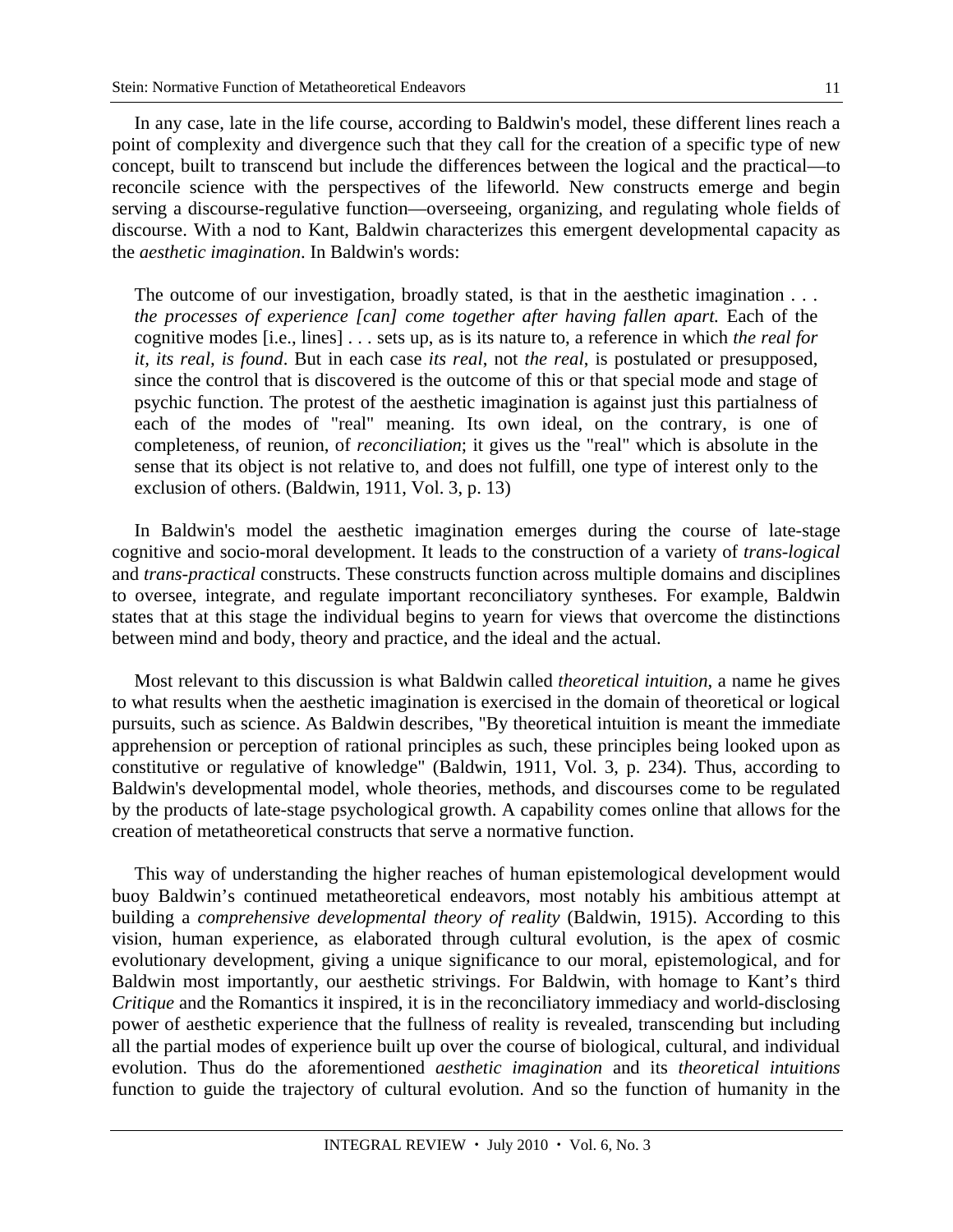natural world is a normative one—to redeem, reconcile, and resuscitate the full reality and meaning of the universe. But this is getting ahead of our story.

For now it should be noted that Baldwin's theorizing ate its own tail. He offered a theoretical account of the very cognitive processes that he recruited in his metatheoretical endeavoring. He argued that metatheoretical constructs, which organize and regulate whole discourses and theories, were a necessary outgrowth of epistemological development. I pointed out that he began his forays into metatheory after executing a massive project that got him intimately acquainted with the full range of knowledge production processes then extant. So Baldwin's story teaches that the emergence of metatheory involves an *ability* to reflect on a range of knowledge production processes and recognize that they need regulating, organizing, and direction setting. This ability was inimitably exemplified by Charles S. Peirce, who faced the same unprecedented academic environment as Baldwin, and who also took the metatheoretical high road.

#### **Peirce's Metatheoretical** *Modus Operandi*

1

The word *normative* was invented by the school of Schleiermacher. . . . But we must trace its introduction into common speech, to Wundt. It is taken from the Latin verb *normo*, to square. . . . The majority of writers who make use of it tell us that there are three normative sciences, logic, aesthetics, and ethics. The doctrines of the true, the beautiful, and the good, a triad of ideals which has been recognized since antiquity. . . . Logic is the theory of *right* reasoning, of what reasoning ought to be, not of what it is. On that account, it used to be called a *directive* science, but of late years the adjective *normative* has been generally substituted. (Charles S. Peirce, 1931, p. 5)

Peirce was a towering but controversial figure on the intellectual scene of his day. He was by any measure a prodigious polymath, with a working mastery of well over a dozen sciences, a mathematician, logician, metaphysician, and an epistemologist. He was one of the few American academics on the world stage during the middle of the  $19<sup>th</sup>$  century, and was the first American to be elected as a member of an international scientific organization. But he was never able to gain the institutional support and positioning in the American academy that many thought he deserved. Both his personality and the substance of his intellectual contributions made it difficult for him to secure a position. As would be the case for Baldwin two decades later, a scandal forced Peirce to leave John Hopkins University.<sup>6</sup> And like Baldwin, Peirce was a metatheorist during a time when it was unacceptable to be one. During the last decade of his life he faded into obscurity, eventually dying in poverty in rural Pennsylvania. He was known as the greatest genius of his generation to a few (including William James and Theodore Roosevelt), but completely unknown to most. $<sup>7</sup>$ </sup>

<sup>&</sup>lt;sup>6</sup> A footnote is warranted about the fact that both Peirce and Baldwin were dismissed from the academy due to sexual scandals. (Baldwin was caught in a club that also served as a brothel; Peirce got a divorce and married a (very) young French woman). But a full discussion of the shadows of these men, the mores of Victorian America, and the complex and personal nature of the academic politics involved would take us too far afield (See: Brent, 1998; Richards, 1987).

 $<sup>7</sup>$  For an account of Peirce's life, which had the plot line of a Greek tragedy see: Brent, 1998.</sup>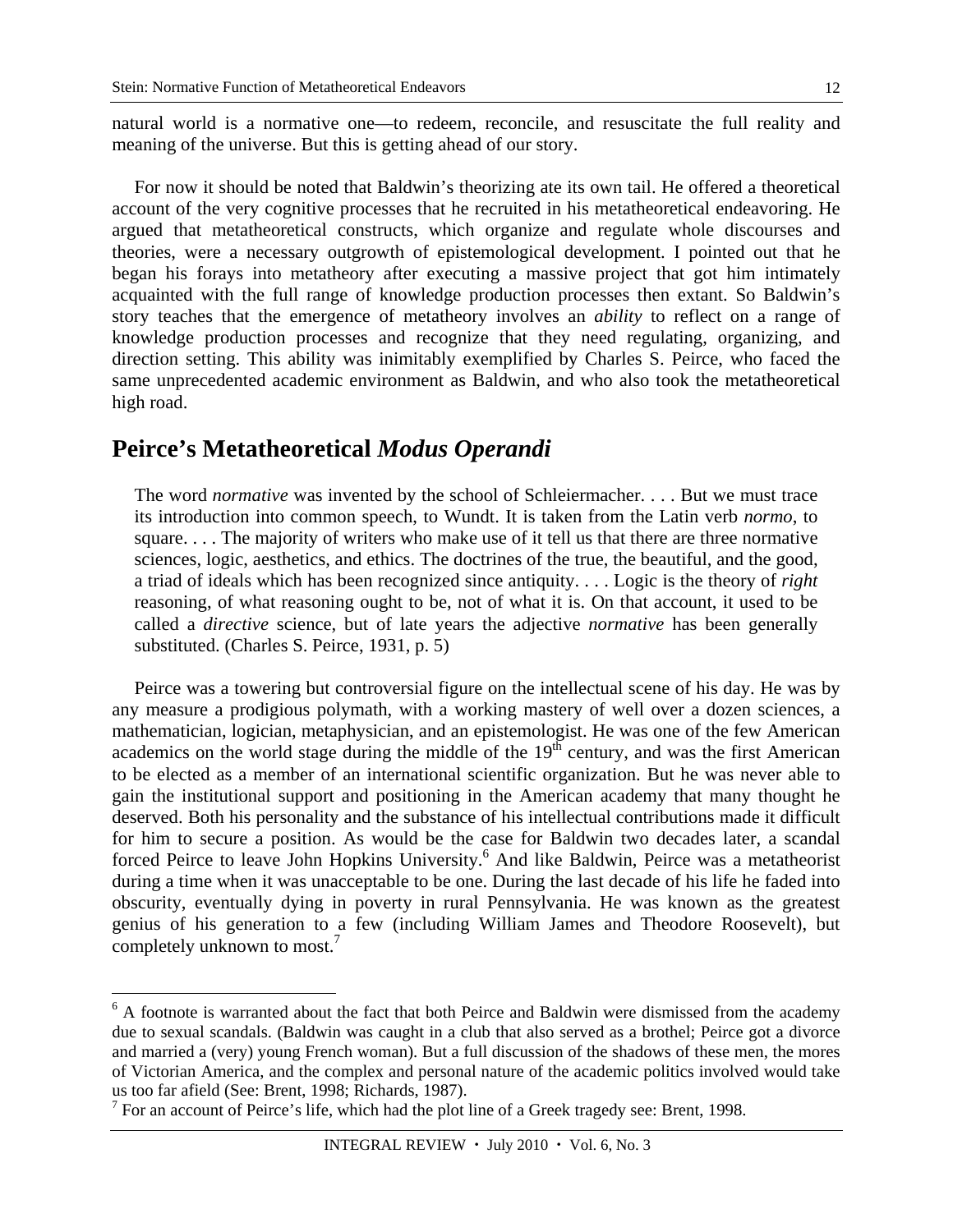Yet Peirce toiled away at his work, even as he was starving to death in the Delaware River Valley. He ultimately built what is one of the most profound philosophical systems ever constructed. As Peirce explained it,

[I intend] to make a philosophy like that of Aristotle, that is to say, to outline a theory so comprehensive that, for a long time to come, the entire work of human reason, in philosophy of every school and kind, in mathematics, in psychology, in physical science, in history, in sociology, and in whatever other department there may be, shall appear as the filling up of its details. (Peirce, 2000, p. 168)

This system has exerted a wide ranging influence, from philosophers like Popper (1966) to linguists like Chomsky (1979), both of whom see Peirce as one of the most significant philosophers to have ever lived. His continued relevance for a wide range of fields outside philosophy, including semiotics (a field which he founded), cognitive science, and computer science, is evidenced by what amounts to an academic cottage industry, where scholarship is burgeoning (see Misak, 2004).

For the purposes of the story I am telling here, it is important to see that Peirce's work was, in part, like Baldwin's, a response to the unprecedented transformations affecting academic knowledge production processes in the later half of the 19<sup>th</sup> Century (Ketner & Kloesel, 1986). On one reading, Peirce's philosophical system can be understood as a general semiotics, analytically equipped for *overseeing*, *explicating, and evaluating* different kinds of beliefs at multiple levels—from propositions, to arguments, to discourses. Peirce executes this ambitious project by utilizing a variety of philosophical methods—methods Baldwin would claim exemplify the exercise of aesthetic imagination, or theoretical intuition.

Peirce surveyed a broad expanse of sciences and inductively explicated an evolutionary hierarchy akin to a biological taxonomy (Kent, 1987; Peirce, 1931). He built a system of existential-graphs wherein the relations between propositions are explicated via logically uniform concept maps (Peirce, 1933; Shin, 2002). He also clarified the intersubjective conditions for the possibility of reliable knowledge production, arguing that inquiry-oriented communication communities must have an open and inclusive structure predicated on trust, honesty, and reciprocity (Apel, 1995; Peirce, 1984). And of course, as a final example, it is well known that underlying his whole system was a set of three *primordial concepts*—in Kant's sense of being transcendentally basic—that he characterized as syncategorematic categories, and once correlated with the three basic pronouns, I, Thou, and IT (Habermas, 1992; Peirce, 1982). In all of these instances Peirce was out to build metatheoretical constructs that could play a role in adjudicative processes concerning the value of our cognitive wares.

Moreover, Peirce, like Baldwin, positioned his discourse-regulative project atop a broader evolutionary vision of the universe where the strivings of humanity are continuous with the evolution of the cosmos (Peirce, 2000; 1934; Esposito, 1980; Hausman, 1993). Peirce articulated a sophisticated and empirically grounded evolutionary ontology where all events are semiotic processes that co-evolve toward increasing complexity, autonomy, self-awareness, and possible harmony. Peirce's *pansemiotic* evolutionary theory was a unique (post-metaphysical) view in so far as it was explicitly offered as a hypothesis amenable to correction in light of forthcoming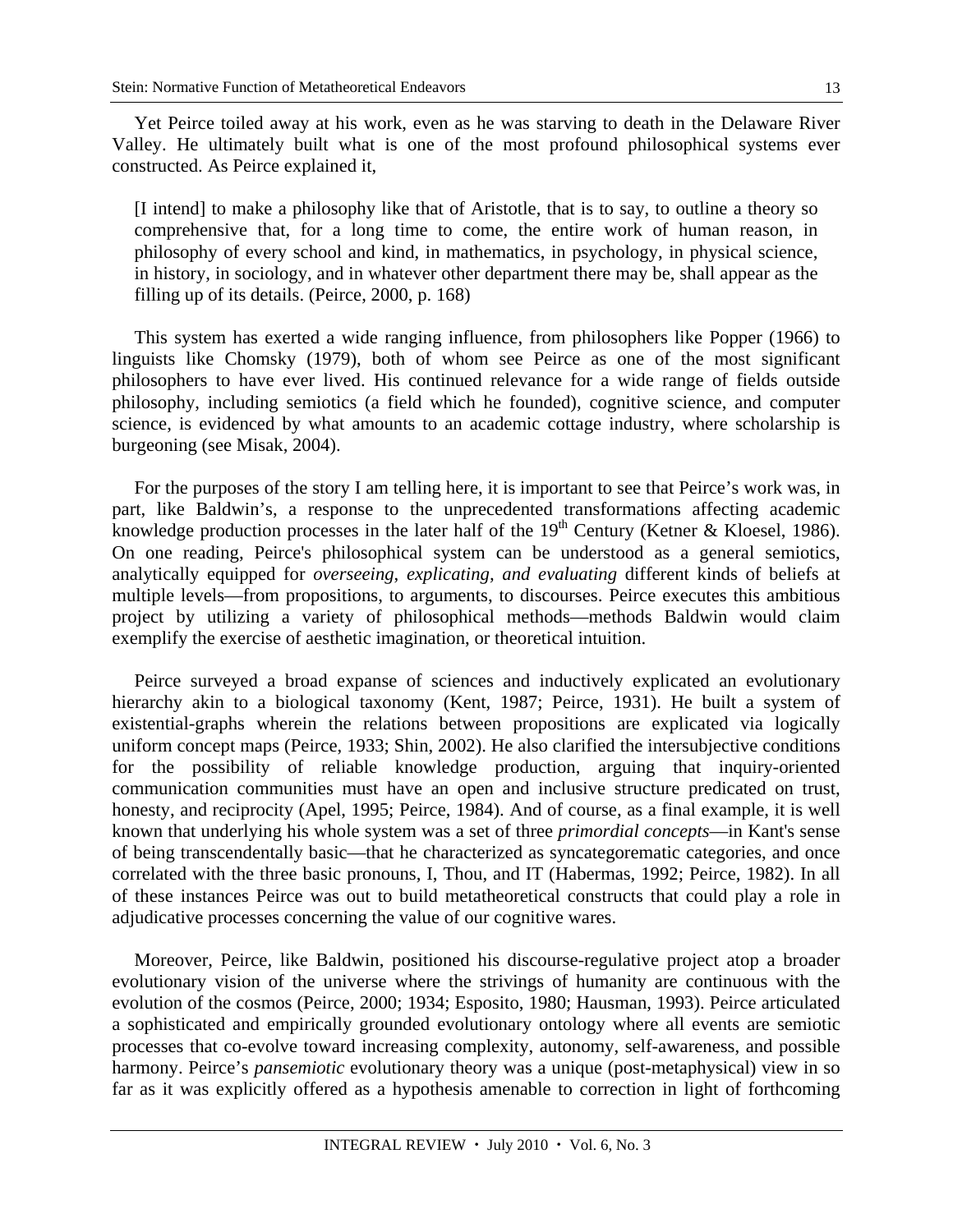empirical data. It greatly influenced Whitehead (1978) and continues to intrigue and inspire scholars in the physical and biological sciences (Prigogine & Stengers, 1984) and philosophy (Apel, 1994).

This understanding of evolution allowed Peirce, like Baldwin, to bring his overarching normative concerns about the trajectory of academic discourses in line with a venerable philosophical tradition that articulated the radical significance of humanity's cultural endeavors in terms of a cosmic evolutionary unfolding. Ultimately, Peirce, with a look in Kant's direction, envisioned humanity as capable of multitudinous self-correcting intellectual and ethical endeavors, which ought to result in an ideal communication community coterminous with the cosmos. In this post-metaphysical eschatology, the ideals of *harmonious love between all beings*  and *unconditional knowledge about all things* stand as goals to be approached asymptotically. With this thought Peirce rearticulates a philosophical motif that can be traced back through Emerson, Schelling, and Kant to the obscure cipher of Bohme's mystical Protestant religiosity and its ancient Hebraic and Neo-Platonic roots.

## **What Does it Mean to Serve a Normative Function: Humanity's Task**

We are symbols, and inhabit symbols. . . . Our expressions, or namings, [or theories,] are not art, but a second nature, grown out of the first, as a leaf out of a tree. What we call nature, is a certain self-regulated motion, or change; and nature does not leave another to baptize her, but baptizes herself; and thus through the metamorphosis again. (from *The Poet* by Ralph Waldo Emerson, 1895, p. 86)

Emerson was not the first to speculate about the function of humanity in nature; but he was one of the most articulate. Beyond merely positioning humanity in the natural world, Emerson offered a vision in which humans have a role to play, a task ordained—a function—in nature. The continuity of human history with natural evolution would become a theme in American philosophy (Schnieder, 1963). Following the influential examples of Herbert Spencer and Auguste Comte, a set of speculative Americanized 'cosmic histories' were articulated by the likes of John Fiske (1874) and Francis Ellingwood Abbot (1885). Lester Frank Ward (1883), the St Louis Hegelians (Leidecker, 2007), John Dewey (1898) and others (Mead, 1936), would all argue that cultural evolution should be understood as being in important ways continuous with cosmic evolution. These early voices, like those of Peirce and Baldwin, toiled in Emerson's shadow. Of course, Emerson toiled in the shadow of Kant, who first tentatively and cryptically suggested that the laws humanity gives itself are best read as an autonomous extension of the self-regulative processes of the natural world. According to this view, humanity's *autonomy* literally, its self-legislating capability—represents nature's crowning innovation, wherein are found startling advances toward novelty and complexity. Importantly, a capacity for autonomy entails the acceptance of responsibility. This is the root of the notion that humanity is somehow accountable for the trajectory of evolution.

According to the tradition I am reconstructing here—from Kant through Emerson to Baldwin, Peirce, and Wilber—the function of humanity in nature is a *normative* one. It is a function contingent upon the autonomy of humanity in an evolving world and humanity's reflective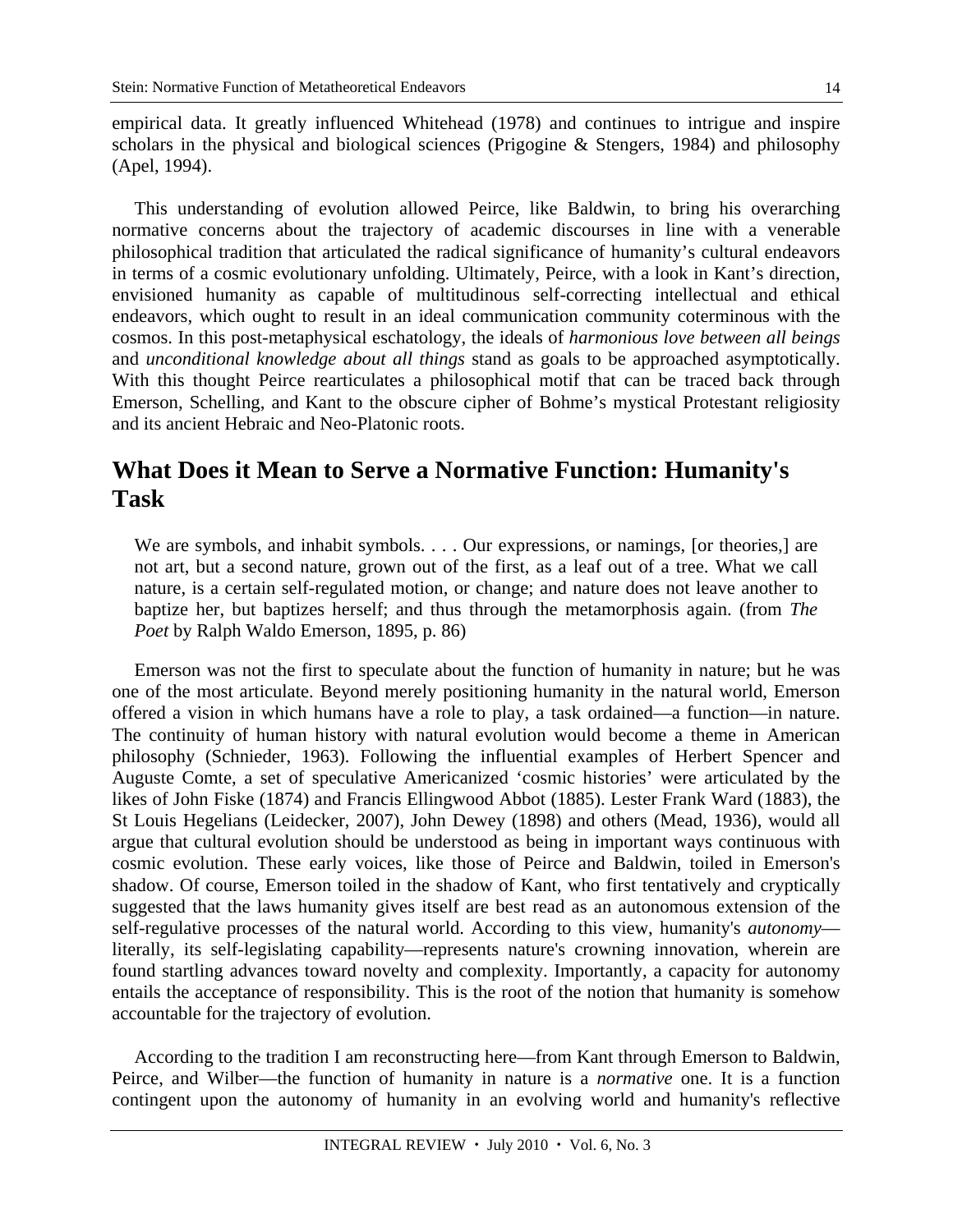knowledge of this situation. This tradition suggests that we are responsible for directing the trajectory of evolution, and we know it (our ought to). Peirce wrote about it in terms of our having a responsibility to lay down new cosmic habits; Emerson offered his evocative and ennobling calls for self-determination with this broad context in mind; Kant argued that humanity ought to facilitate the transformation of the *kingdom of nature* into the *kingdom of ends* by proceeding such that the norms of our actions might be fit to serve as universal laws (akin to natural laws). These views highlight the directive, regulative, trajectory setting—that is, the *normative*—function of humanity in nature.

As I have suggested above, this philosophical tradition focusing on the normative function of humanity is the context from which the first metatheoretical endeavors emerged. Metatheories emerge, as Baldwin suggests and Peirce's work exemplifies, in order to regulate and oversee whole sets of discourses—serving a normative function vis-à-vis more local, discipline-specific theories and concepts. Metatheories set the trajectory for broad segments of culture and knowledge production. This saddles the metatheorist with unique responsibilities.

Along these lines, many of Kant's arguments were set in the context of specific views about the responsibilities of philosophers in the public sphere and beyond. In the final sections of the *Critique of Pure Reason,* Kant (1998, B867) lays out a distinction between two general types of philosophers: scholastic-reductionist and cosmopolitan-comprehensivist. The former perpetuates the fragmentation of knowledge by exercising the power of philosophy in isolated contexts and for partial purposes. The latter embodies a post-metaphysical vision of philosophy wherein the philosopher serves a normative function in the public sphere, explicating the *teleologia rationis humanae*, being a legislator of reason's future, and an immanent catalyst of the *corpus mysticum*.

Kant (1983) articulated one of the earliest and most influential normative global metanarratives in a series of publications about the history of human civilization and the necessary future emergence of a global governance system.<sup>8</sup> In its wake Habermas and Apel have both articulated normative global metatheories concerned with the trajectory of cultural evolution both trace a linage to Kant via Marx, Weber, the American Pragmatists, and other  $19<sup>th</sup>$  century European thought-leaders. It seems Wilber can trace a linage to Kant via Baldwin, Peirce, and Emerson, all cosmopolitan agents building metatheories to fit normative functions. With this backward glance we are positioned to consider the shape of metatheories to come.

## **Conclusion: The Shape of Metatheories to Come**

<u>.</u>

[Post-modern capitalistic social structures] have evidently found some functional equivalent for ideology formation. In place of the positive task of meeting certain needs for self-interpretation by ideological means, we have the negative task of preventing holistic self-interpretations from coming into existence. . . . *Everyday consciousness* is robbed of its power to synthesize; it becomes *fragmented*. . . . The attempts at an *Aufhebung* of

<sup>&</sup>lt;sup>8</sup> For the full scope of Kant's ideas concerning socio-cultural evolution see: Fenves, 1991. For Kant's life and the political complexities and editorial compromises surrounding his radical views see: Cassirer, 1981. And for the contemporary relevance of Kant's cosmopolitan political vision: see Habermas, 2006. Finally, for Kant's views on *normativity*, a concept central to his whole philosophy, see: Brandom, 2009; Korsgaard, 1996)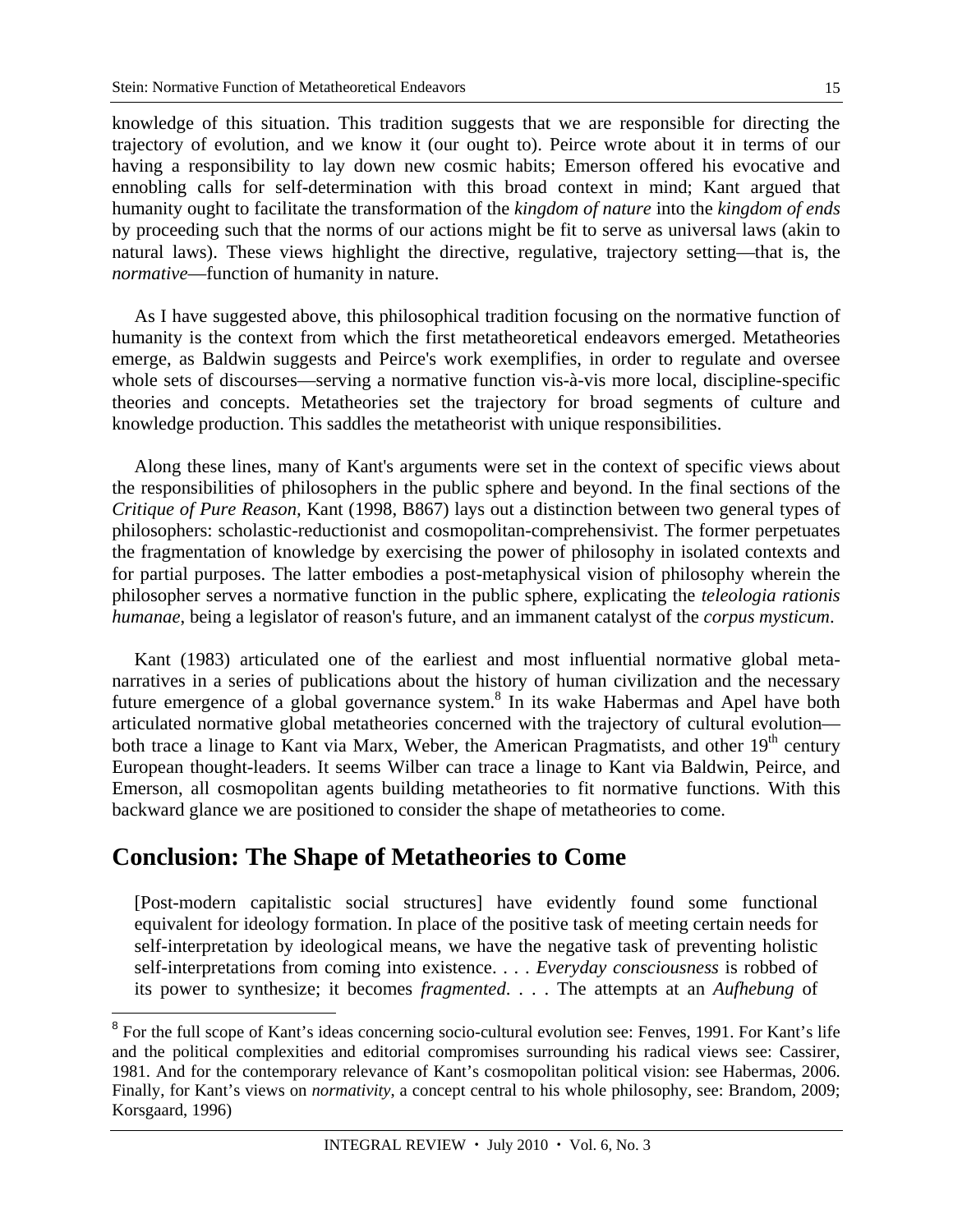philosophy and art were rebellions against structures that subordinated everyday consciousness to the standards of exclusive expert cultures developing according to their own logics . . . Everyday consciousness sees itself thrown back on traditions whose claims to validity have already been suspended; where it does escape the spell of traditionalism, it is hopelessly splintered. In place of "false consciousness" we today have a "fragmented consciousness" that blocks enlightenment. (Jürgen Habermas, 1987, p.355)

At the outset I raised the possibility of a species-wide identity crisis that would render humanity incomprehensible to itself. This is one way of recasting the idea—handed down from Dewey, through Habermas, to Wilber—that non-synchronic patterns in socio-cultural development have resulted in a situation where our techno-scientific capabilities far outstrip our ethico-political visions and organizations. Just as unprecedented scientific advances expand the reach and efficacy of our communication and biomedical technologies, the fields tasked with expressing an understanding of what humanity is have been rendered speechless by their own confusions. The proliferation of self-descriptions provided by contemporary biologically oriented human sciences offer a fragmented and reductionistic picture, while the humanities and social sciences, underfunded and undervalued, pursue opportunistic and conservative research agendas (Kagan, 2009). In the same historical moment we find ourselves with the knowledge and power to reliably and strategically affect the central nervous system as a means for canalizing behavioral conformity, our *normative discourses* are in disarray—the normative sciences, as Peirce would call them—these are the discourses that address how things *ought* to be with society and its discursive institutions. In the coming decades, as the global information explosion continues and networks of communicational connectivity encircle the earth, we will be using them to debate the meaning of our humanity—striving to articulate a set of global values that might allow us to understand ourselves as the inhabitants of a globalized techno-economic and communications infrastructure. The academy—the so-called 'multiversity'—is not built to provide humanity with a coherent picture of itself. The desperate trumpeting of interdisciplinary approaches in colleges and research labs is a testament to this (Menand, 2010).

In a set of publications I have addressed issues of quality control at the level of interdisciplinary knowledge production and education, and suggested that metatheoretical constructs play a necessary role in epistemologically responsible approaches to interdisciplinarity (Stein, 2007; Stein, Connell, & Gardner, 2008). Specifically, I suggested that metatheoretical constructs, such as the four quadrants (Wilber, 1995), the ideal speech situation (Habermas, 1998), and the classic syncategorematic categories (Peirce, 1984), play an important function in both disciplinary and interdisciplinary discourse. This function can be characterized variously, as the setting of quality control parameters, or the clarification of our epistemic and ethical responsibilities. Metatheoretical constructs can be built to *oversee,* regulate, and direct disciplinary and interdisciplinary knowledge production. Metatheory, as I see it, serves an important normative function on the contemporary academic scene.

But the contemporary relevance of transforming knowledge production processes goes beyond the academy. Problem-focused interdisciplinary think tanks are beginning to play an increasingly important role in an emerging global network of change-oriented institutions. While some—such as the Club of Rome and branches of the Organisation for Economic Co-operation and Development (OECD)—have been around since the 1970s, the past decade has seen a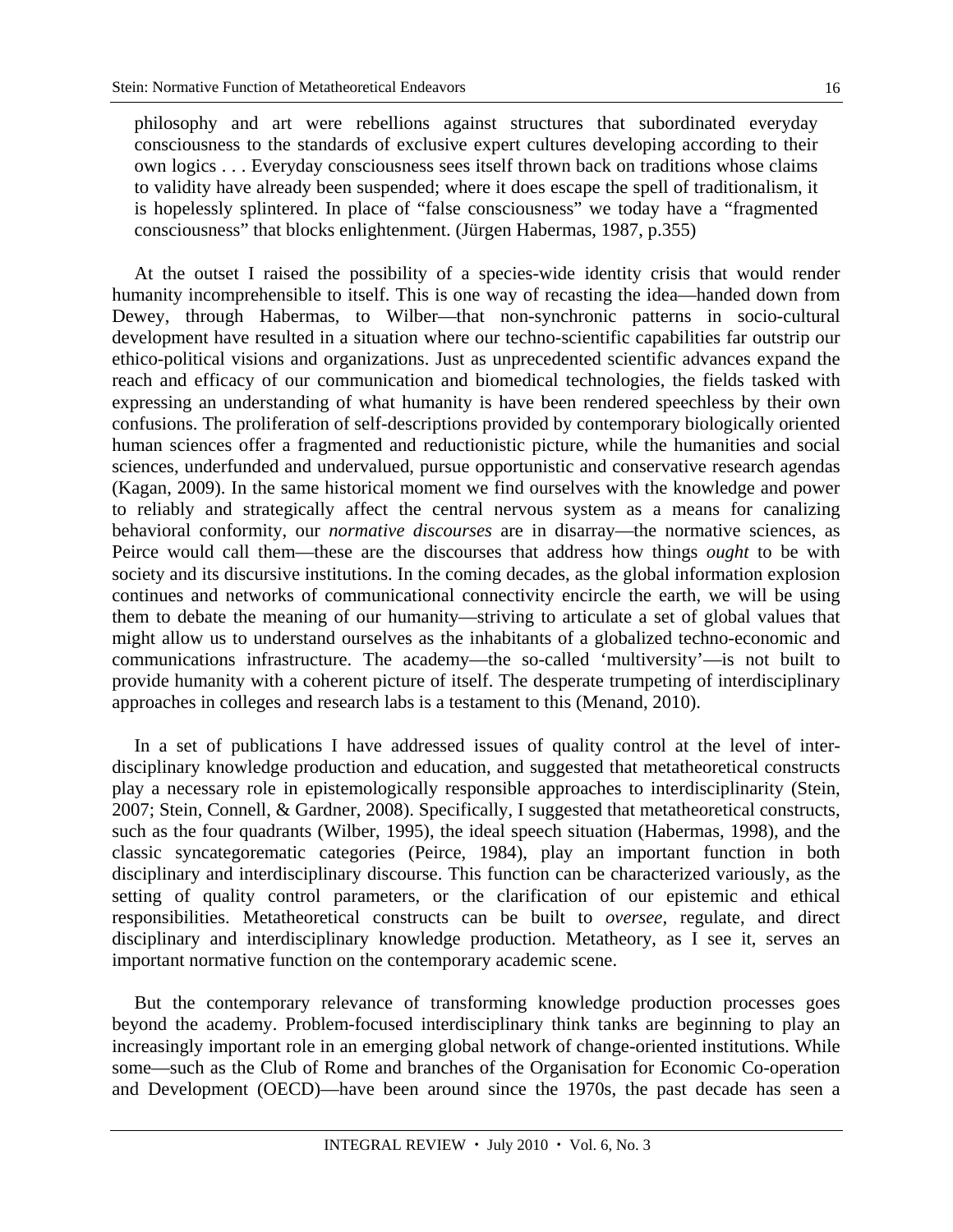proliferation of action-oriented institutes that span traditional disciplinary boundaries for the sake of producing usable-knowledge about pressing global problems. The State of the World Forum, Integral Institute/Research Center, and the Future of Humanity Institute at Oxford, are three examples out of literally dozens. The United States Federal Government and the United Nations continually create specific problem-focused interdisciplinary initiatives, and readily draw from those already producing usable-knowledge in the public sphere. Above I have expressed what I think the role of metatheory is in this constellation of conditions, in the academy and beyond. It is to weave a coherent overarching set of normative constructs, organizing and regulating the specialized discourses in view, with an eye to comprehensiveness, and a voice resonant with the lifeworld.

As mentioned in the first footnote, this view of metatheory is controversial. But the idea here is not to displace or replace the self-understanding of metatheorists who take themselves as scientists pursuing descriptive projects with objective methods. Rather, the intention is to remind big-picture thinkers that this kind of scientific self-understanding is not the only option. Putting arguments about the crypto-normativism of ostensibly descriptive projects aside (Habermas, 1987), I claim only that we metatheorists might want to think differently about what we do. I sketched the contours of a tradition that weds the normative function of metatheory to ideas about the *autonomy* and *self-directedness* of human cultural evolution. I suggested that metatheorists are those concerned about the trajectory of knowledge production processes and reflective cultural practices. According to this view metatheorists build specific kinds of highlevel constructs that have a normative thrust. Their interventions aim at affecting the proprieties of our discursive practices.

Hand wringing about the liabilities accompanying these kinds of explicitly normative projects is to be expected. While performative contradictions plague arguments against normative endeavors—prescribing the wholesale rejection of prescriptions—there are legitimate worries worth attending to. Worries about the institutionalization of centralized discursive authorities are warranted, as are concerns about the nefarious political affordances of *evolutionary ideologies*  (Farber, 1998). Yet these are not necessary accoutrements to the vision of metatheory outlined above.

The key players in my account, including Kant, Peirce, and Habermas, are stanch, articulate, and influential proponents of the free and open discursive practices that characterize the best scientific communities and democratic public spheres. Against the backdrop these thinkers provide, the criticism that normative metatheoretical endeavors would be coercive enterprises, aimed at stifling discourse, innovation, and free inquiry is misguided. The idea that metatheorists *oversee* and *regulate* various discursive practices does not entail that metatheorists are *overseers*. Rather they are just the most reflective and visionary *participants* in knowledge production processes, arguing about preferable or regrettable trajectories for sets of disciplines, suggesting syntheses, but wielding nothing other than the unforced force of the better argument. I support the institutionalization of metatheoretically guided knowledge production because the exercise of normative authority in these contexts is *not* merely a matter of power-broking. Sweeping arguments to the contrary betray a lack of nuance about what normative authority looks like and reflect the sorry state of our normative discourses more generally.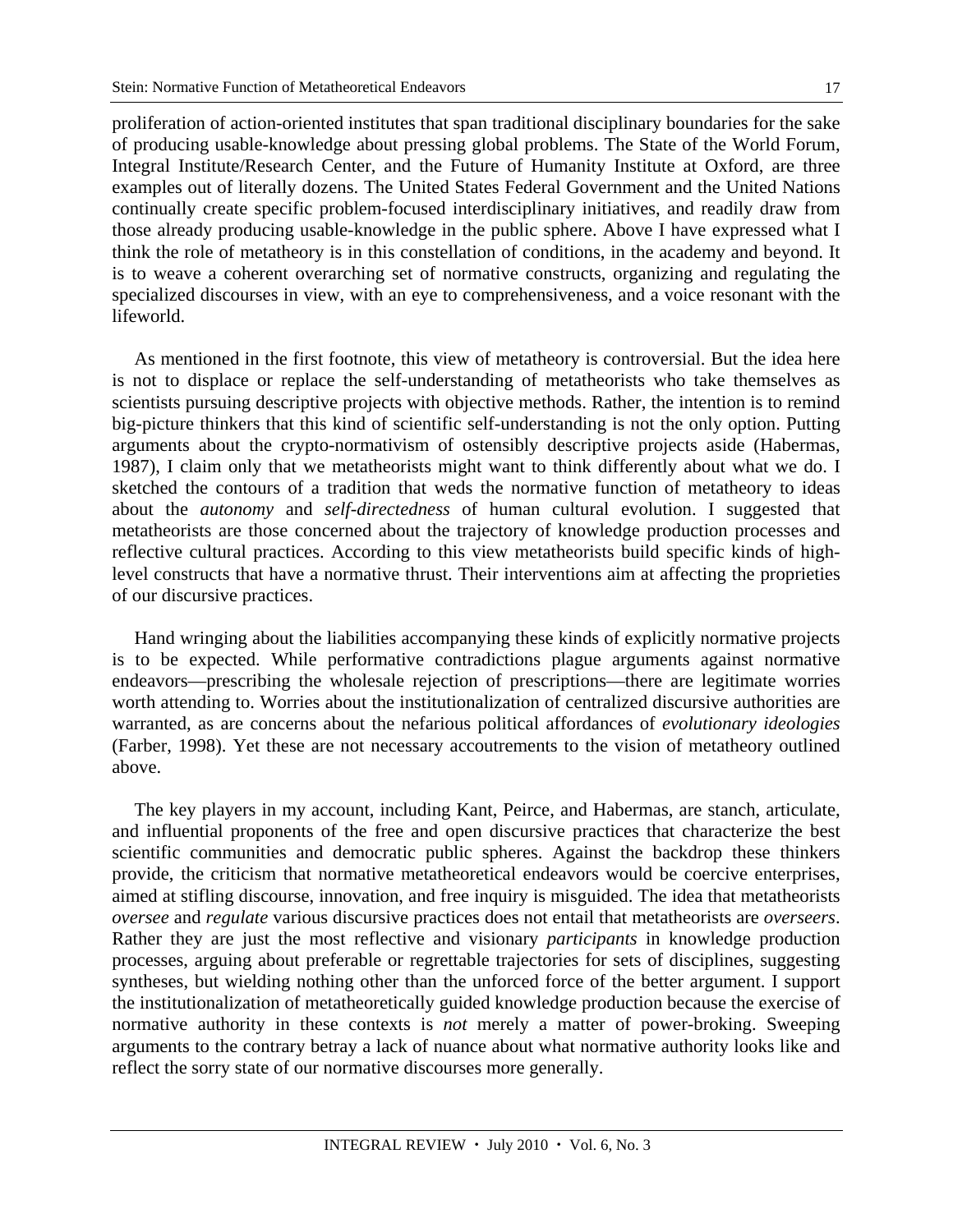As the quote beginning this concluding section suggests, we inhabitants of the post-industrial West share a lifeworld characterized by the devaluation of overarching and totalizing ideologies (see also Bell, 2000). And we still associate the very idea of normative authority with the dark legacy of politically operationalized all-encompassing worldviews. The story told above about the fractioning (and factioning) of the modern research university is but one sub-plot in a larger narrative about recent transformations in the self-understanding of the species. No doubt, the specter of an evolutionary ideology has loomed at least since Darwin first articulated an objective mechanism governing evolutionary processes. But the slow and persistent emergence of an evolutionary worldview has not counteracted broader tendencies toward a radically polycentric and conflict-ridden cultural environment. Even putting aside its rejection by traditionalists preferring non-scientific accounts, evolution is an ambiguous and contested concept, especially with regards to its broader ethico-political implications (Wilber, 1995; Wilson, 1975). The suggestions I offered here assume that heterogeneity and pluralism will continue to characterize cultural evolution. Exercising the normative function of metatheory does

not entail the homogenization of cultural practices and discursive institutions in the name of evolutionary progress. Placing metatheory in an evolutionary context does not entail taking on the worst baggage from over a Century's worth of attempts at resuscitating ideology in evolutionary garb (Farber, 1998).

Shadow boxing aside, the goal of this paper has been to *remember* and *express*—to reconstruct a thread in the history of metatheory with the hope of affecting the shape of metatheories to come. More work remains to be done filling out the rest of this history, and more importantly, building metatheories that fit the specifications thus reconstructed. I have already begun this constructive metatheoretical work in a series of publications that address the use of *metrics* in contexts where human lives are under scrutiny, from the diagnostic categories that structure the delivery of psychopharmacological interventions to the standardized testing infrastructures that frame educational opportunity (Stein, Dawson, & Fischer, in press; Stein, della Chiesa, Hinton, & Fischer, in press; Stein & Hiekkinen, 2009). Overseeing complex multidisciplinary areas of concern, these interventions involve the construction of metatheoretical constructs that serve as normative parameters. I argue the merits of setting a new trajectory for the various discursive practices involved with the institutionalized measurement of human functioning, suggesting directions more comprehensive, responsible, and responsive to the singularity and vulnerability of individuals. Moreover, as others have shown (Jaques, 1976; Nussbaum, 2006; Sen, 1999), the possibilities of cultural evolution and justice in the coming decades hinge on the kinds of *metrics* we choose to build and use when assessing the properties of human lives that bear on political and economic decision making. Our systems of measurement determine who we think we are and what we do to each other. Consider how SAT scores and GDP reports affect the self-perceptions of individuals and nations respectively, how partial they are as indices, and how drastically they alter the distribution of resources. But these considerations bring us full circle, back to the idea that we are responsible for the creation of the metatheoretical languages we would use to re-describe and re-create ourselves.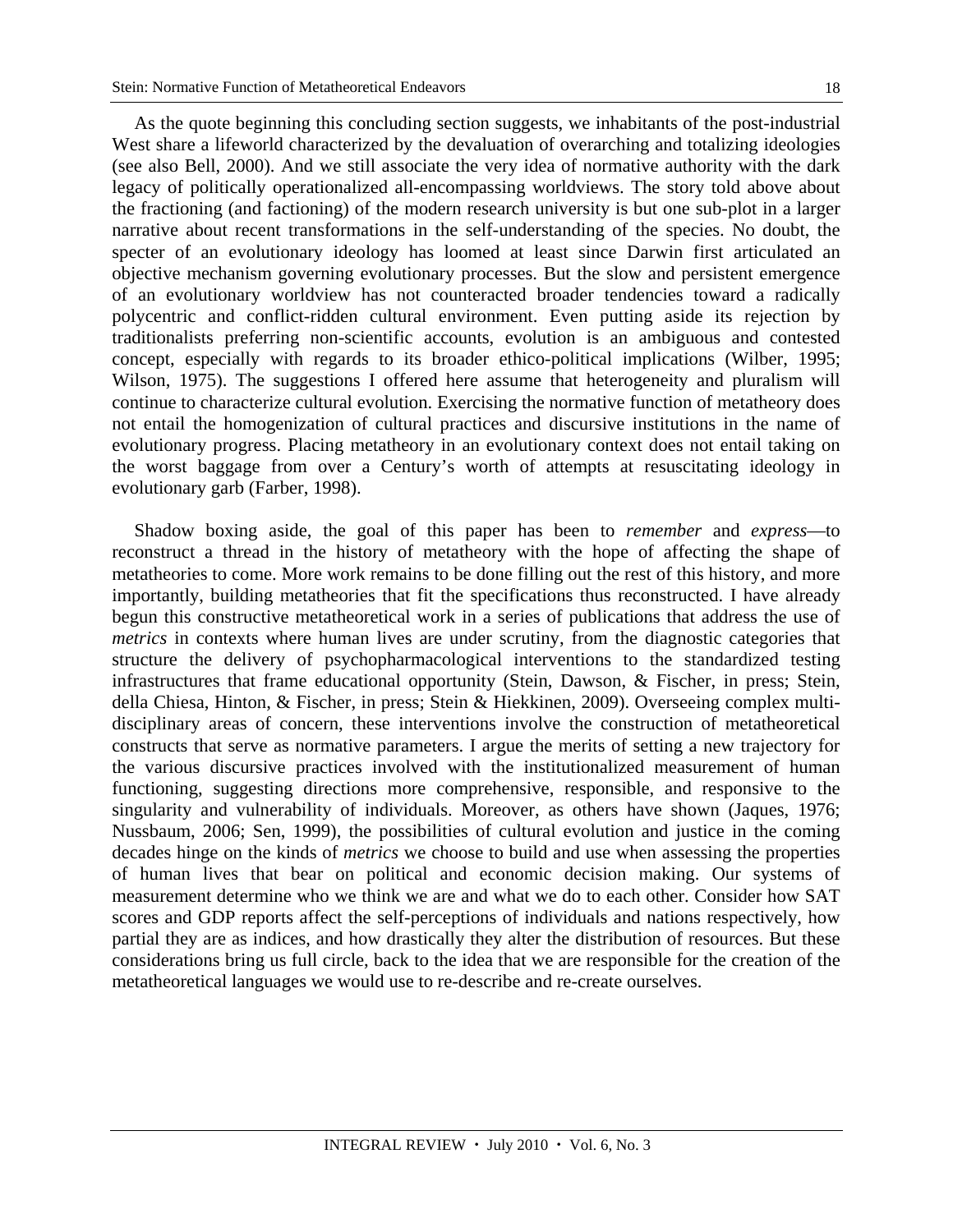#### **References**

Abbot, F. (1885). *Scientific Theism*. Boston: Little & Brown.

- Apel, K.-O. (1994). Transcendental semiotics and hypothetical metaphysics of evolution. In E. Mendieta (Ed.), *Karl-Otto Apel: Selected essays* (Vol. 1). Atlantic Highlands, NJ: Humanities Press.
- Apel, K.-O. (1995). *Charles Sanders Peirce: From pragmatism to pragmaticism*. Atlantic Highlands, NJ: Humanities Press.
- Baldwin, J. M. (1895). *Mental development in the child and the race*. New York: Macmillan.
- Baldwin, J. M. (1897). *Social and ethical interpretations in mental development*. New York: Macmillan.
- Baldwin, J. M. (Ed.) (1905). *Dictionary of philosophy and psychology* (Vol. 1-4). New York: Macmillan.
- Baldwin, J. M. (1911). *Thought and things: A study in the development of meaning and thought or genetic logic* (Vol. 1-4). New York: Macmillan.
- Baldwin, J. M. (1913). *History of psychology* (Vol. 1-2). London: Watts.
- Baldwin, J. M. (1915). *Genetic theory of reality*. New York: Putnam Press.
- Bell, D. (2000). *The end of ideology*. Cambridge, MA: Harvard University Press.
- Boring, E. G. (1929). *A history of experimental psychology*. New York: Appleton-Century.
- Brandom, R. (2002). *Tales of the mighty dead: Historical essays in the metaphysics of intentionality*. Cambridge, MA: Harvard University Press.
- Brandom, R. (2009). *Reason in philosophy: Animating ideas.* Cambridge, MA: Harvard University Press.
- Broughton, J., M., & Freeman-Moir, D. J. (Eds.) (1982). *The cognitive developmental psychology of James Mark Baldwin*. Norwood, NJ: Ablex.
- Campbell, D. T. (1987). Evolutionary epistemology. In Radinitzky & Bartly (Eds.), *Evolutionary epistemology, theory of rationality, and the sociology of knowledge*. La Salle, IL: Open Court.
- Cassirer, E. (1981). *Kant's life and thought.* New Haven: Yale University Press.
- Chomsky, N. (1979). *Language and responsibility.* New York: Pantheon books.
- Cremin, L. (1988). *American education: The metropolitan experience, 1876-1989.* New York: Harper and Row.
- Dewey, J. (1898). Evolution and ethics. *Monist*, *8*, 321-341.
- Edwards, M. (2008). Where is the method to our integral madness: An outline for an integral meta-studies. *Journal of Integral Theory and Practice, 3*(3), 165-194.
- Edwards, M. (2007). "Every today was a tomorrow": An integral method for indexing the social mediation of preferred futures. *Futures, 40*(2), 173-189.
- Emerson, R. W. (1895). *Works of Ralph Waldo Emerson*. New York: Routledge.
- Esbjörn-Hargens, S., & Zimmerman, M. E. (2009). *Integral ecology: Uniting multiple perspectives on the natural world.* Boston: Integral Books.
- Esposito, J. (1980). Evolutionary metaphysics: The development of Peirce's theory of categories. Athens, OH: Ohio University Press.
- Farber, P. (1998). *The temptations of evolutionary ethics.* Los Angeles: University of California Press.
- Fenves, P. (1991). *A peculiar fate: Metaphysics and world-history in Kant.* Ithaca, NY: Cornell University Press.
- Fiske, J. (1874). *Outlines of a cosmic philosophy*. London: Macmillan.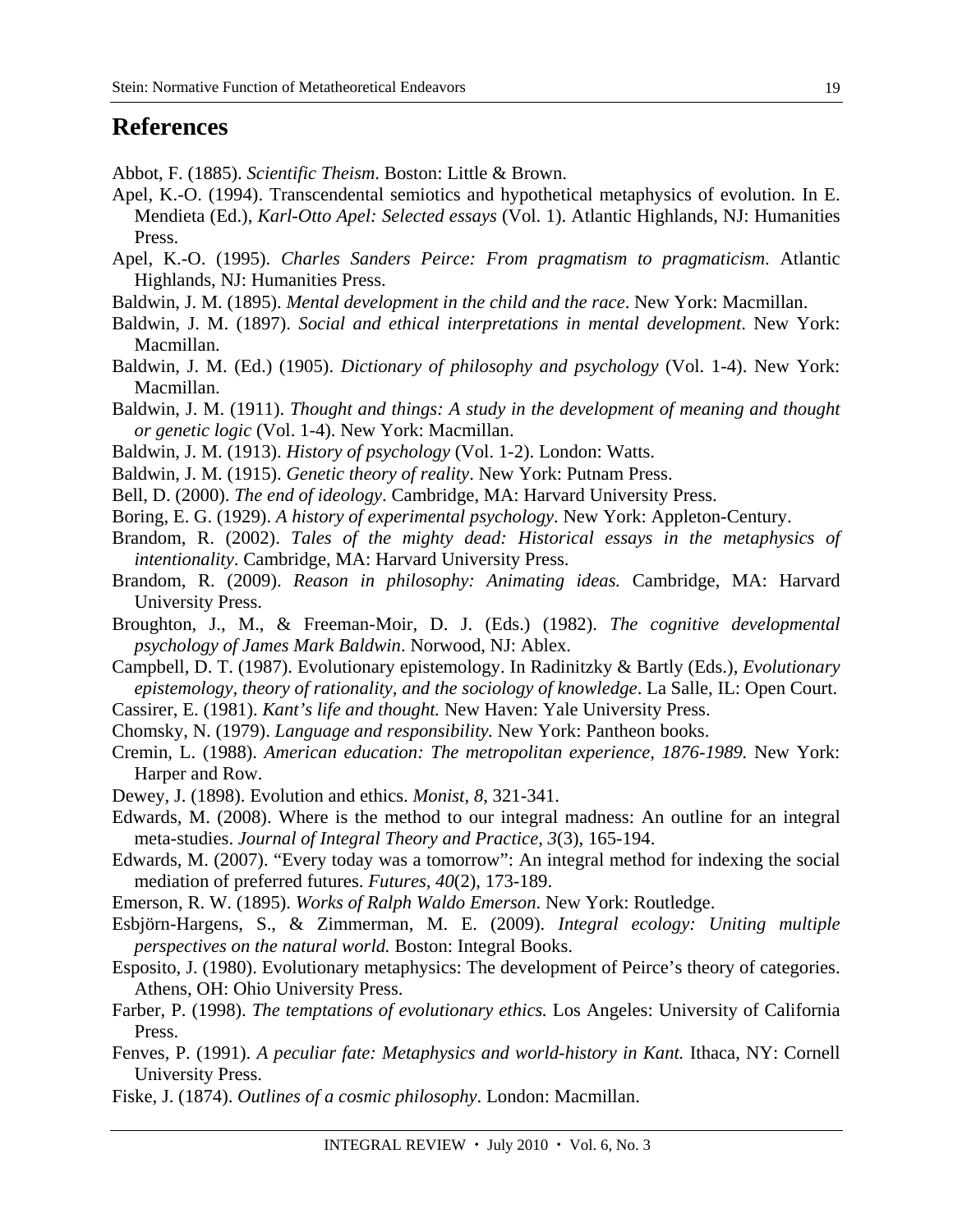- Fiske, D. W., & Shweder, R. A. (Eds.) (1986). *Metatheory in social science*. Chicago: University of Chicago Press.
- Fukuyama, F. (2002). *Our posthuman future*. New York: Farrar, Straus, and Giroux.
- Gibbons, M., Limoges, C., Nowontny, H., Schwartzman, S., Scott, P., & Trow, M. (1994). *The new production of knowledge: The dynamics of science and research in contemporary societies*. London: Sage.
- Habermas, J. (1971). *Knowledge and human interests*. Boston: Beacon Press.
- Habermas, J. (1984). *The theory of communicative action: Reason and the rationalization of society* (Vol. 1). Boston: Beacon Press.
- Habermas, J. (1987). *The philosophical discourse of modernity*. Cambridge, MA: MIT Press
- Habermas, J. (1992). *Post-metaphysical thinking: Philosophical essays* (W. M. Hohengarten, Trans.)*.* Cambridge, MA: MIT Press.
- Habermas, J. (1998). *On the pragmatics of communication*. Cambridge, MA: MIT Press.
- Habermas, J. (2003). *The future of human nature.* Cambridge, UK: Polity Press.
- Habermas, J. (2006). *The divided west.* Cambridge, UK: Polity Press.
- Hacking, Ian. (1995). *Rewriting the soul: Multiple personality disorder and the sciences of memory.* Princeton, NJ: Princeton University Press.
- Hamilton. M. (2008). *Integral city: Evolutionary intelligences for the human hive.* Gabriola Island, BC, Canada: New Society.
- Hausman, C. (1993). *Charles S. Peirce's evolutionary philosophy*. New York: Cambridge University Press.
- Jaques, E. (1976). *A general theory of bureaucracy*. London: Heinemann Educational.
- Kagan, J. (2009). *The three cultures: Natural sciences, social sciences, and the humanities in the*  21<sup>st</sup> century. New York: Cambridge University Press.
- Kant, I. (1998). *The critique of pure reason* (Guyer, Trans.). New York: Cambridge University Press.
- Kant, I. (1983). *Perpetual peace and other essays on politics, history, and moral practice* (T. Humphrey, Trans.). Indianapolis, IN: Hackett.
- Kent, B. (1987). *Charles S. Peirce: Logic and the classification of the sciences*. Montreal, Canada: McGill University Press.
- Kerr, C. (1963). *The uses of the university.* Cambridge: Harvard University Press.
- Kentner, K., & Kloesel, C. (1986). *Peirce, semiotic, and pragmatism: Essays by Max H. Fisch.*  Bloomington, IN: Indiana University Press.
- Klein, J. T. (2005). *Humanities, culture, and Interdisciplinarity*. Albany, NY: SUNY Press.
- Kohlberg, L. (1981). *The philosophy of moral development*. New York: Harper and Row.
- Korsgaard, C. (1996). *The sources of normativity.* New York: Cambridge University Press.
- Lacan, J. (1977). *Écrits: A selection* (A. Sheridan, Trans.). New York: Norton.
- Laszlo, E. (2004). *Science and the akashic field: An integral theory of everything.* Rochester, VT: Inner Traditions.
- Leidecker, K. (2007). *Yankee teacher: The life of William Torrey Harris*. Toronto, Canada: McMaster Press.
- McIntosh, S. (2007). *Integral consciousness and the future of evolution: How the integral worldview is transforming politics, culture, and spirituality.* St. Paul, MN: Paragon House.
- Mead, G. H. (1936). *Movements of thought in the nineteenth century*. Chicago: University of Chicago Press.
- Misak, C. (2004). *The Cambridge companion to Peirce*. New York: Cambridge University Press.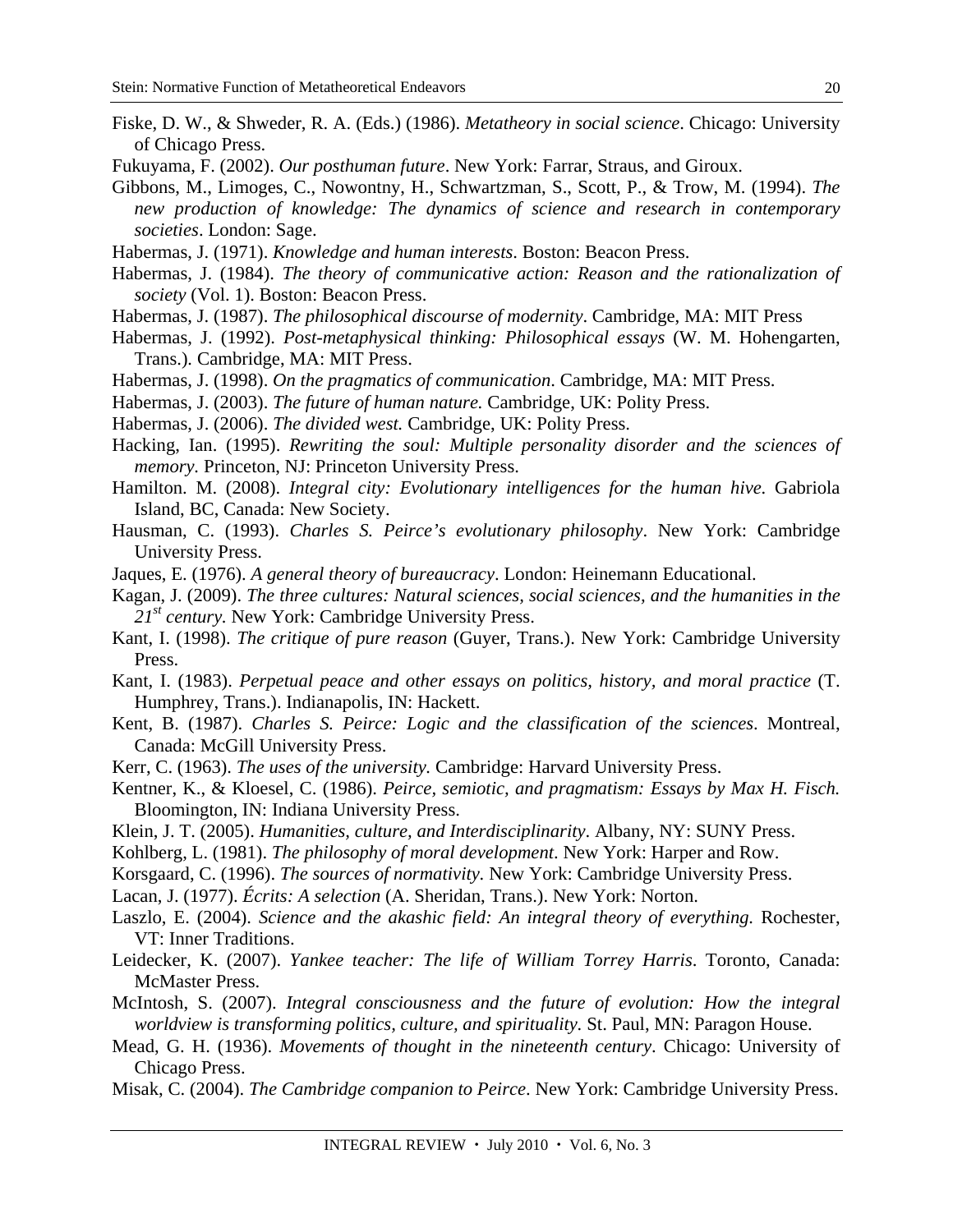- Mascolo, M. F., & Fischer, K. W. (in press). The dynamic development of thinking, feeling, and acting over the lifespan. In R. M. Lerner & W. F. Overton (Eds.), *Handbook of life-span development* (Vol. 1). Hoboken, NJ: Wiley.
- Nussbaum, M. (2006). *Frontiers of justice: Disability, nationality, species membership.* Cambridge, MA: Harvard University Press.
- Overton, W. F. (2007). A coherent metatheory for dynamic systems: Relational organicismcontextualism. *Human development, 50*, 154-159.
- Peirce, C. S. (2000). *Writings of Charles S. Peirce: A chronological edition* (Vol. 6). Bloomington, IN: Indiana University Press.
- Peirce, C. S. (1984). *Writings of Charles S. Peirce: A chronological edition* (Vol. 2). Bloomington, IN: Indiana University Press.
- Peirce, C. S. (1982). *Writings of Charles S. Peirce: A chronological edition* (Vol. 1). Bloomington, IN: Indiana University Press.
- Peirce, C. S. (1934). Book one: Ontology and cosmology. In C. Hartshorne & P. Weiss (Eds.), *The collected papers of Charles S. Peirce* (Vol. 6). Cambridge, MA: Harvard University Press.
- Peirce, C. S. (1933). Book two: Existential graphs. In C. Hartshorne & P. Weiss (Eds.), *The collected papers of Charles S. Peirce* (Vol. 4). Cambridge, MA: Harvard University Press.
- Peirce, C. S. (1931). Book one: Elements of logic. In C. Hartshorne & P. Weiss (Eds.), *The collected papers of Charles S. Peirce* (Vol. 2). Cambridge, MA: Harvard University Press.
- Popper, K. (1966). *Of clocks and clouds*. St Louis, MO: Washington University Press.
- Piaget, J. (1932). *The moral judgment of the child*. London: Routledge and Kegan Paul.
- Prigogine, I., & Stengers, I. (1984). *Order out of chaos*. New York: Bantam.
- Richards, R. J. (1987). *Darwin and the emergence of evolutionary theories of mind and behavior*. Chicago: University of Chicago Press.
- Ritzer, G. (1991). *Metatheorizing in sociology*. Lexington, MA: Lexington Books.
- Ritzer, G. (Ed.) (1992). Metatheorizing. Newbury Park, CA: Sage.
- Schneider, H. (1963). *A history of American philosophy*. New York: Columbia University Press.
- Sen, A. (1999). *Choice, welfare, and measurement.* Cambridge, MA: Harvard University Press.
- Shin, S. J. (2002). *The iconic logic of Peirce's graphs*. Cambridge, MA: MIT press.
- Stein, Z. (2007). Modeling the demands of interdisciplinarity: Toward a framework
- for evaluating interdisciplinary endeavors. *Integral Review*, *4*(1), 91-107.
- Stein, Z., Connell, M., & Gardner, H. (2008). Exercising quality control in interdisciplinary education: Toward an epistemologically responsible approach. *Journal of Philosophy of Education. 42*(3-4), 401-414.
- Stein, Z., & Heikkinen, K. (2009). Metrics, models, and measurement in developmental psychology. *Integral Review, 5*(1), 4-24.
- Stein, Z., Dawson, T. L., Fischer, K. W. (in press). Redesigning testing: Operationalizing the new science of learning. In M. S. Khine & I. S. Saleh (Eds.), *The new science of learning: Computers, cognition, and collaboration education*. New York: Springer Press.
- Stein, Z., della Chiesa, B., Hinton, C., Fischer, K.W. (in press). Ethical issues in educational neuroscience: Raising children in a brave new world. In J. Illes & B. Sahakian (Eds.), *Oxford handbook of neuroethics*. New York: Oxford University Press.
- Ward, L. (1887). *Dynamic sociology* (Vol. 1-2). New York: Appleton.
- Weber, B. & Depew, D. (Eds.) (2003). *Evolution and learning: The Baldwin effect reconsidered.*  Cambridge, MA: MIT Press.